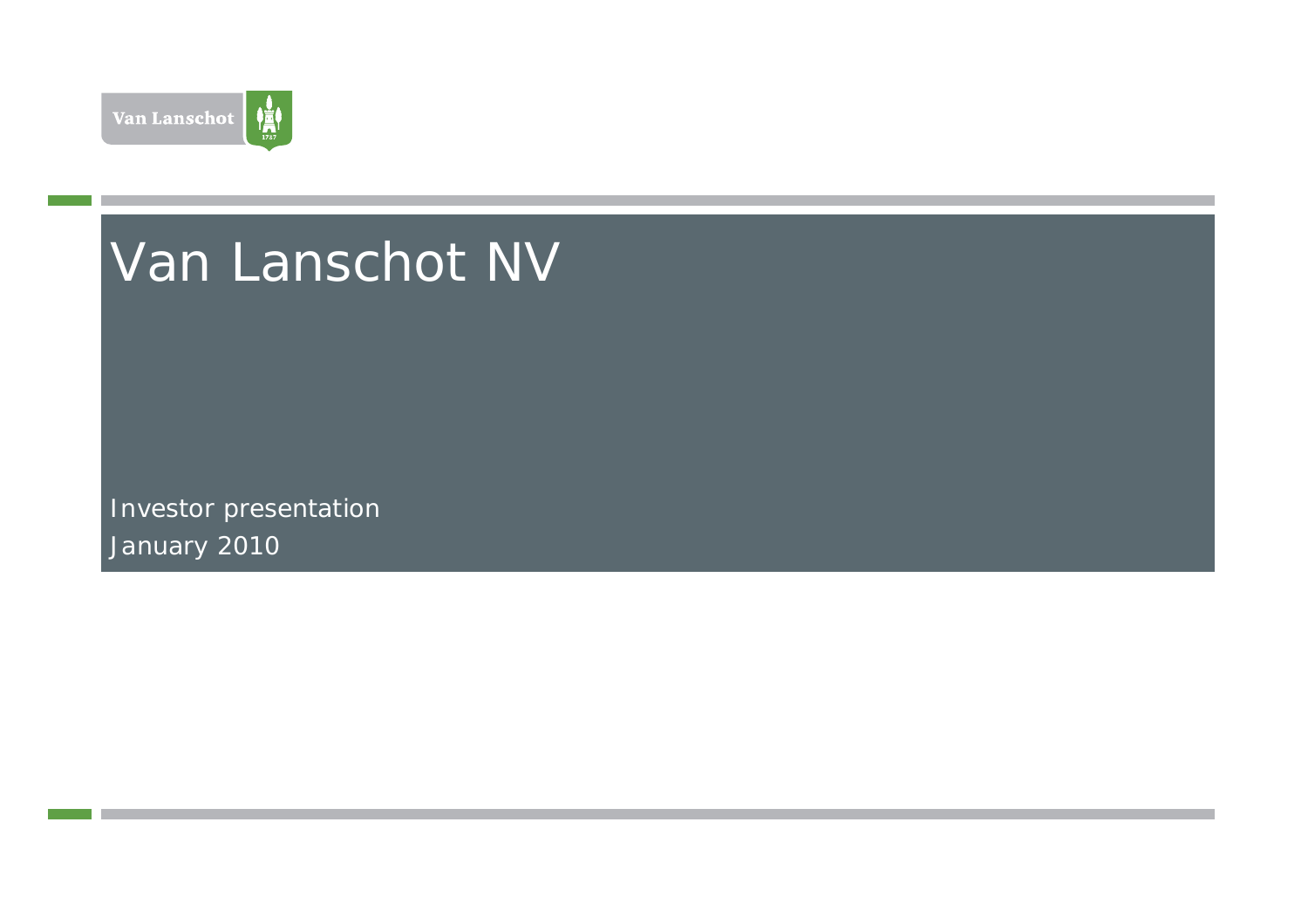#### **Van Lanschot aims to be the best Private Bank in the Netherlands and Belgium**

- $\overline{\phantom{a}}$  Offering high quality financial services to high net-worth individuals, director-owners and other select client groups
- ×. Over 270 years of experience, and a reputable franchise in the Netherlands and Belgium
- $\overline{\phantom{a}}$ Solid capital base, strong funding and liquidity
- ×. Strong client focus
- **Co** Business strategy is constant and focused

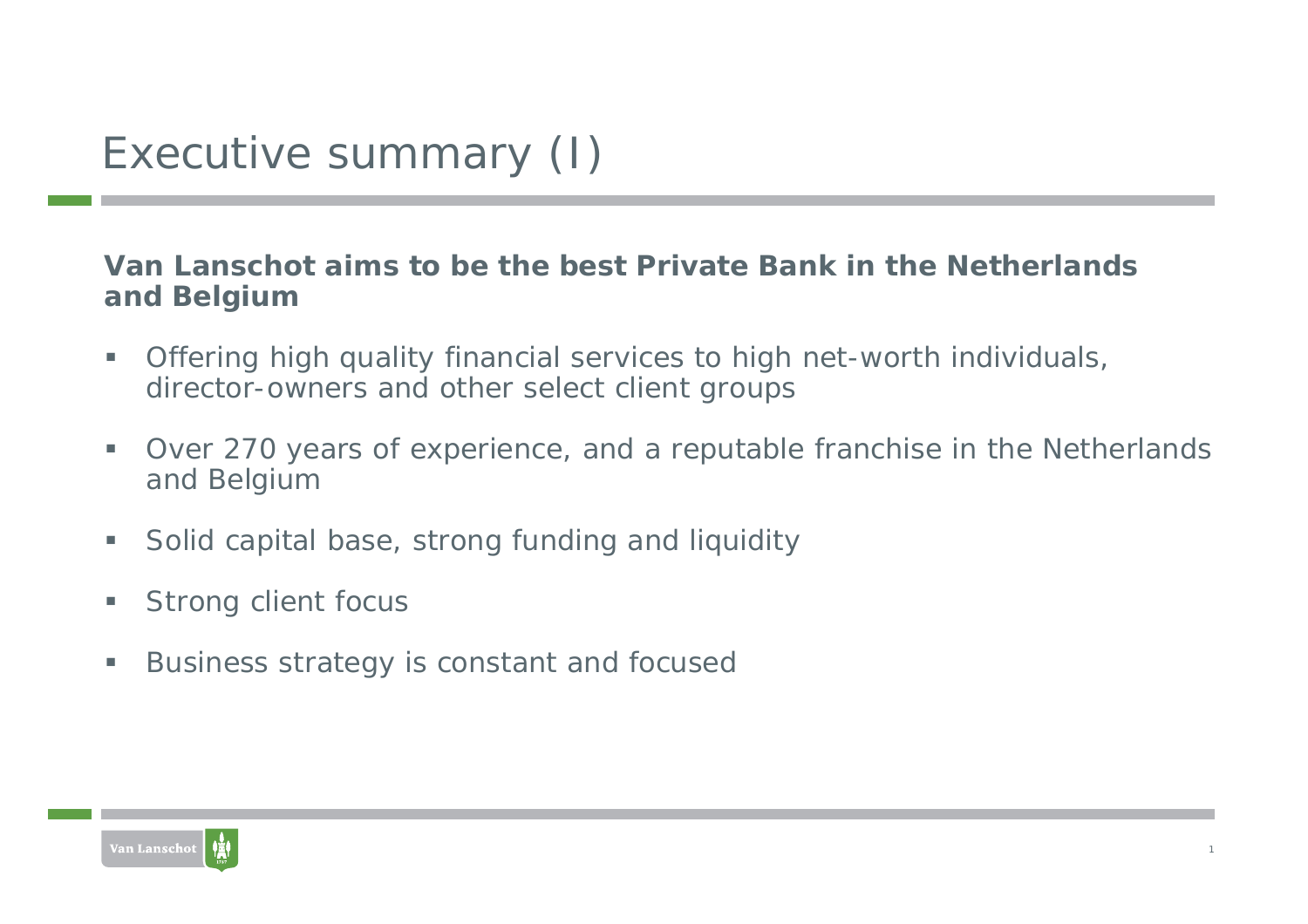#### **Van Lanschot did not and does not need any government support**

- $\blacksquare$ Balance sheet has remained intact
- $\blacksquare$  The balance sheet is used solely for client-related business (no CDOs, SIVs, etc): the client has always come first
- ш Effective risk management
- $\overline{\phantom{a}}$ Mainly funded by customer deposits
- → Van Lanschot's business model is capable of withstanding the crisis

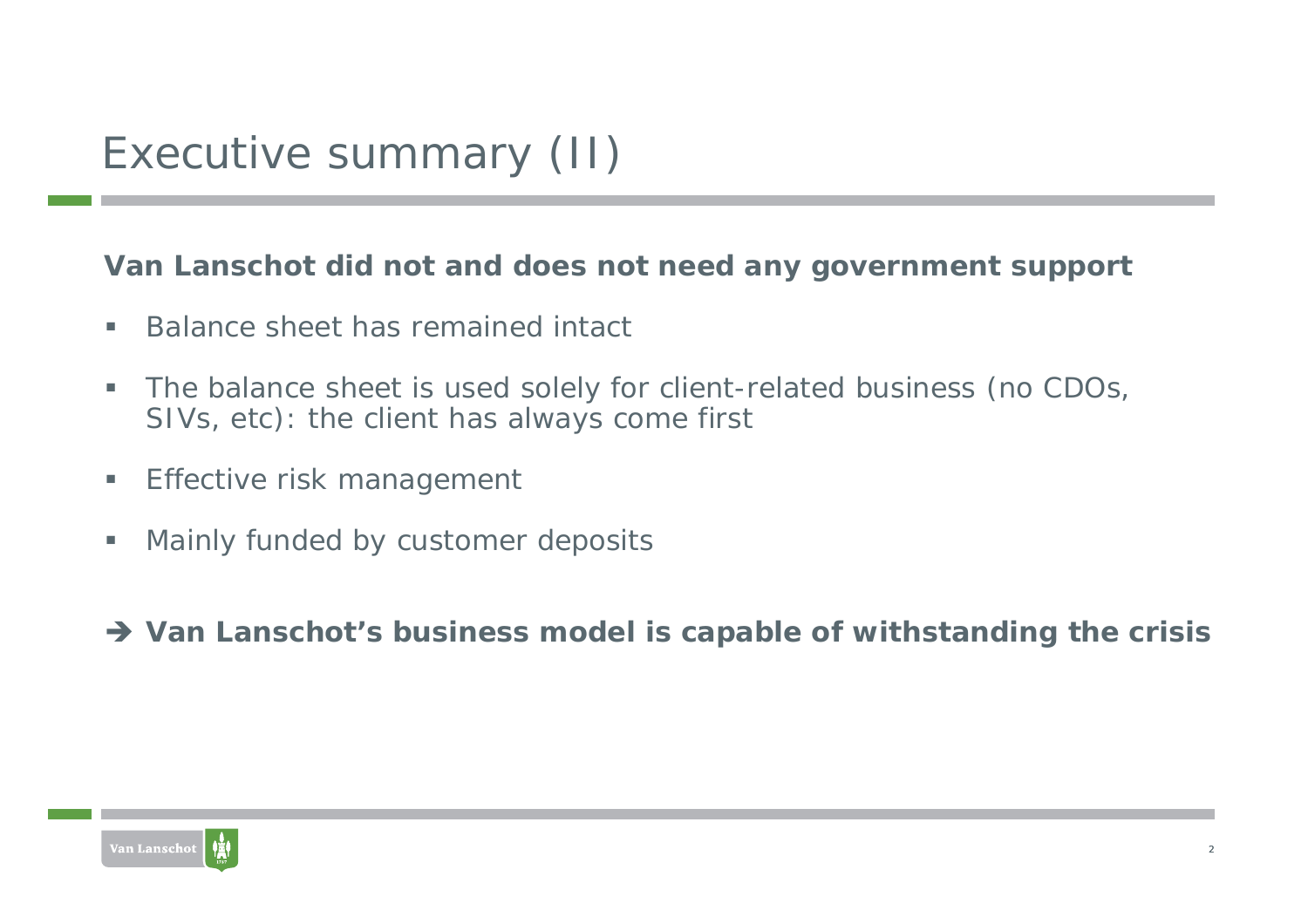- **Profile of Van Lanschot**
- Financial performance H1 2009 and trading update 2009
- Risk profile and asset quality
- Capital and funding
- Summary

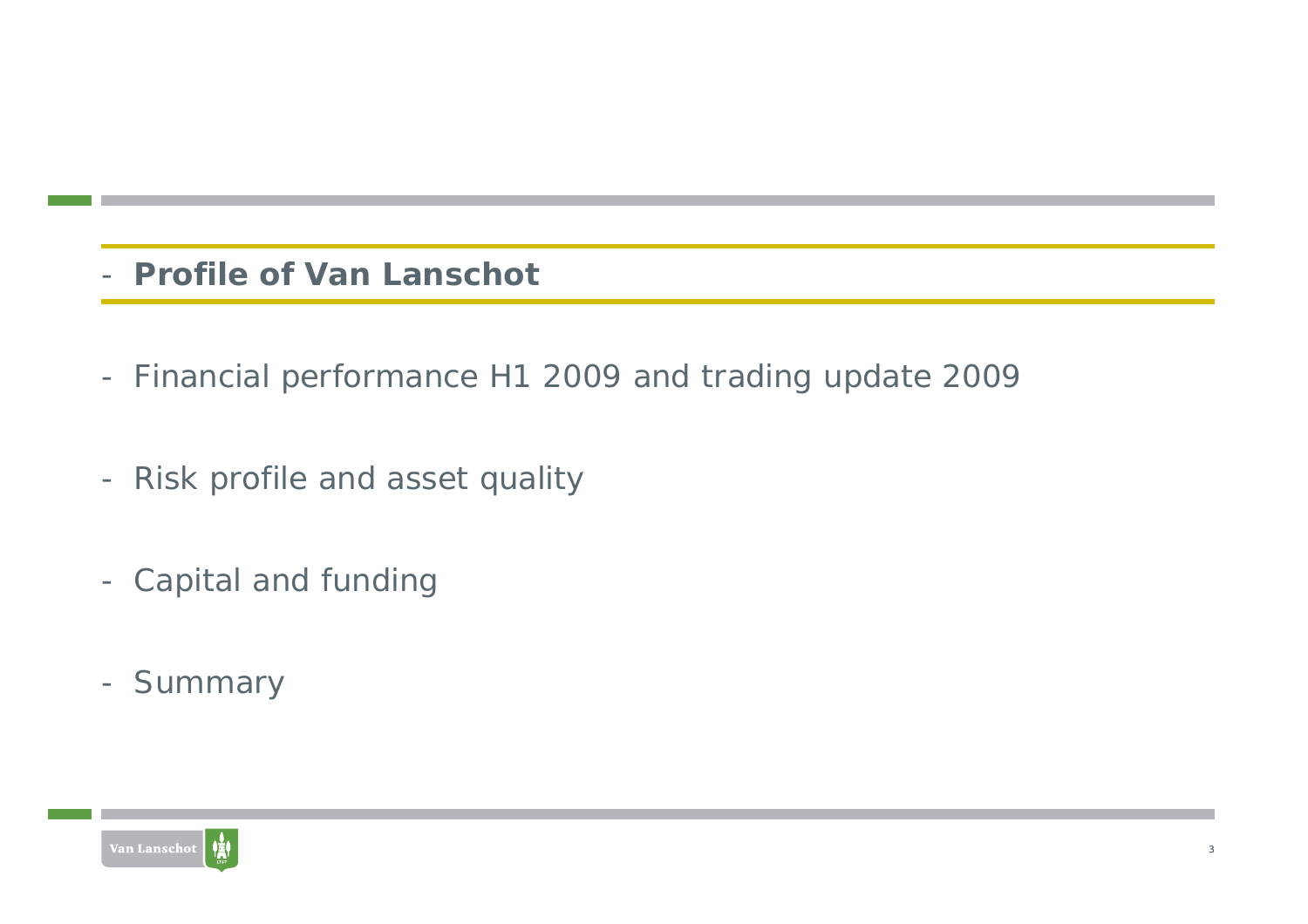### Evolution into an independent Private Bank



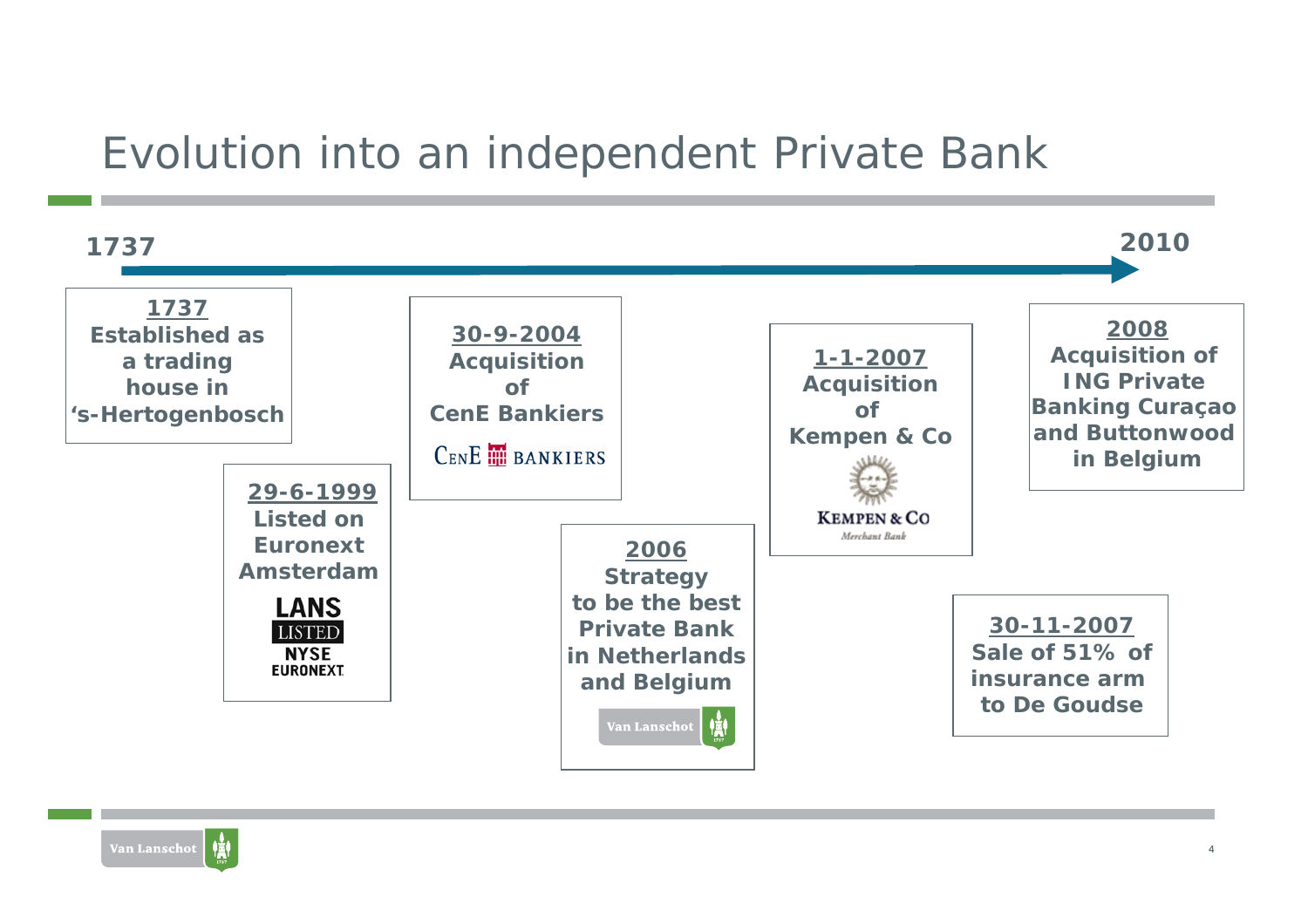### Simplified legal structure of Van Lanschot NV



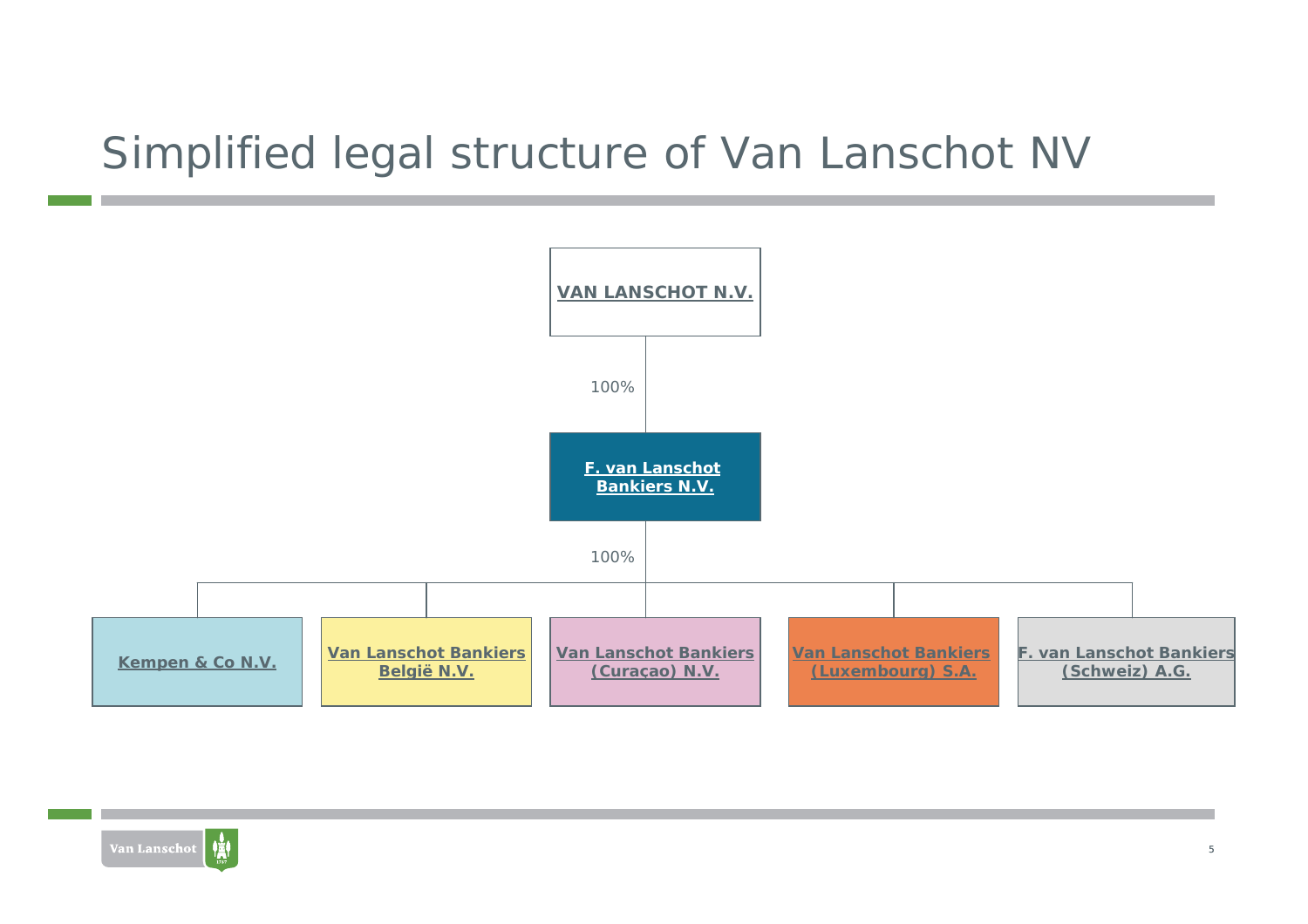### Long-term shareholders

- $\blacksquare$ Delta Lloyd (31%)
- $\blacksquare$ Friesland Bank (25%)
- $\rightarrow$  shareholder since the early 70's
- $\rightarrow$  shareholder since the mid-90's  $\rightarrow$  shareholder agreement terminated on 13 December 2009

- $\blacksquare$ ABP (12%)
- $\blacksquare$ Van Lanschot family (11%)
- $\rightarrow$  shareholder agreement with right to maintain shareholding at current level in the event of share issues and to nominate one member of theSupervisory Board

- $\blacksquare$ SNS (5%)
- $\overline{\phantom{a}}$ Management and staff (4%)

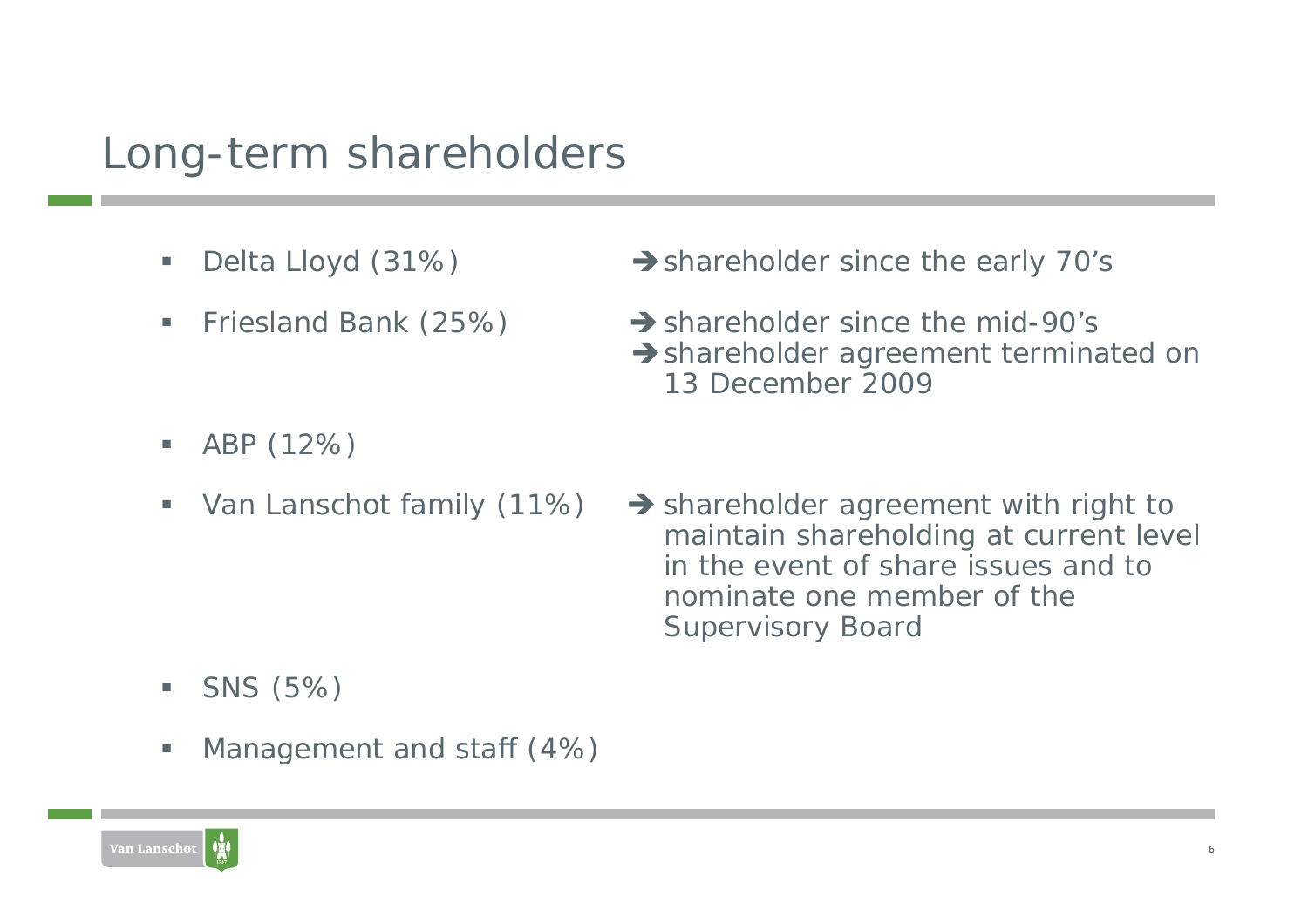### Management structure

#### **Board of Managing Directors**

- $\mathcal{L}_{\mathcal{A}}$ Floris Deckers, Chairman (1950)
- a. Ieko Sevinga (1966)
- $\blacksquare$ Arjan Huisman (1971) - appointment to be approved at AGM in May 2010

A vacancy currently exists for a new Board member who will be responsible for finance and risk; Els de Groot is currently acting as interim CFO

#### **Supervisory Board**

- a.
- $\blacksquare$ Jos Streppel, Deputy Chairman (1949) Former Board member of Aegon
- $\blacksquare$
- a. Godfried van Lanschot (1964) lndependent investor
- $\mathcal{L}_{\mathcal{A}}$
- **I**
- a.

 Tom de Swaan, Chairman (1946) Former Board member of ABN AMRO Willy Duron (1945) Milly Duron (1945) Honorary chairman of KBC Group Truze Lodder (1948) Director of Dutch Opera Cees de Monchy (1950) The Contract Attorney and civil-law notary Abel Slippens (1951) Former Executive Chairman of Sligro Food Group

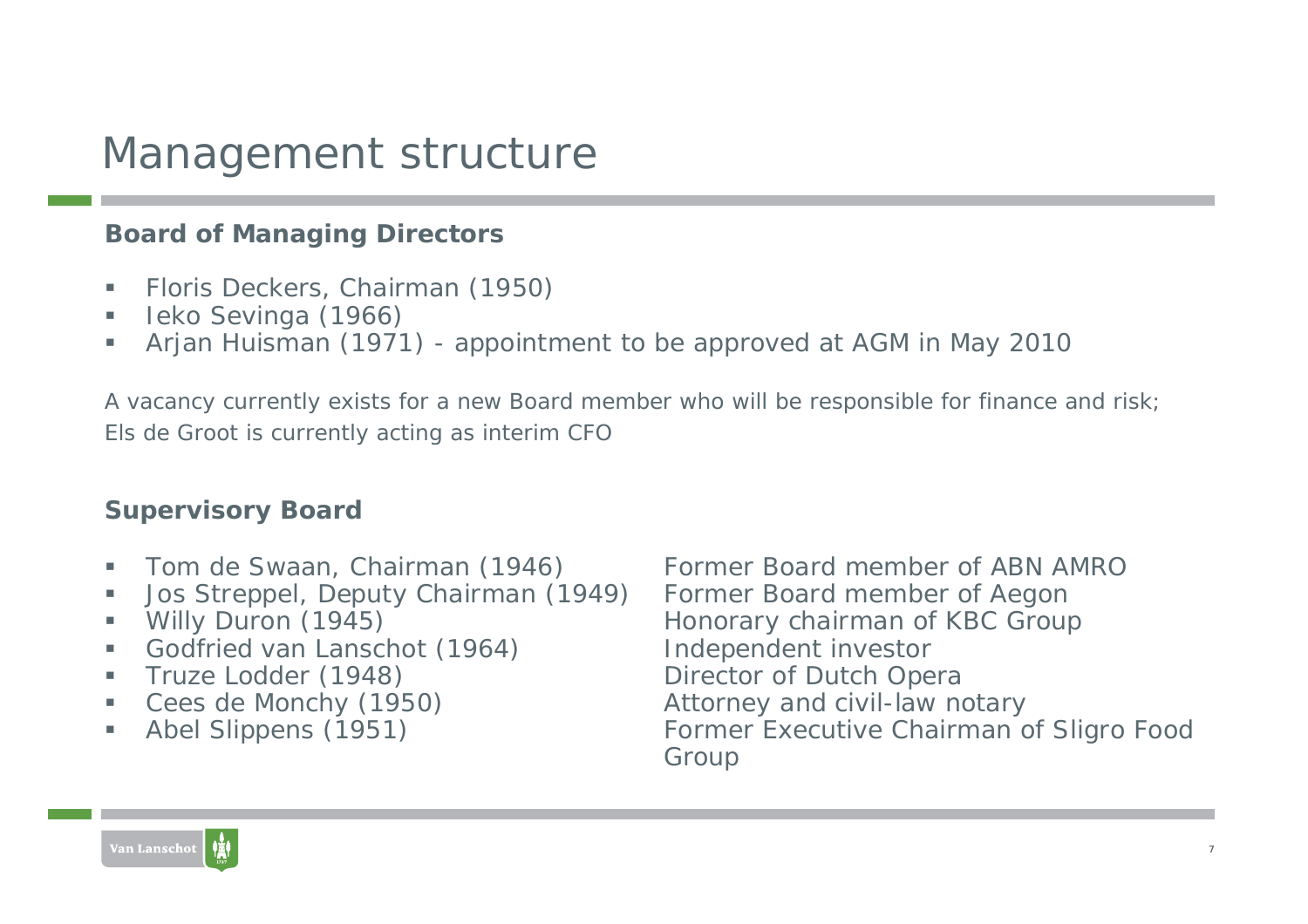# Office network

- 30 offices in the Netherlands
- 8 offices in Belgium
- Van Lanschot also has a presence in Switzerland, Luxembourg, Curacao and Jersey, and representative offices in France and Spain Neth. Antilles  $\bigstar$
- Around 2,000 employees



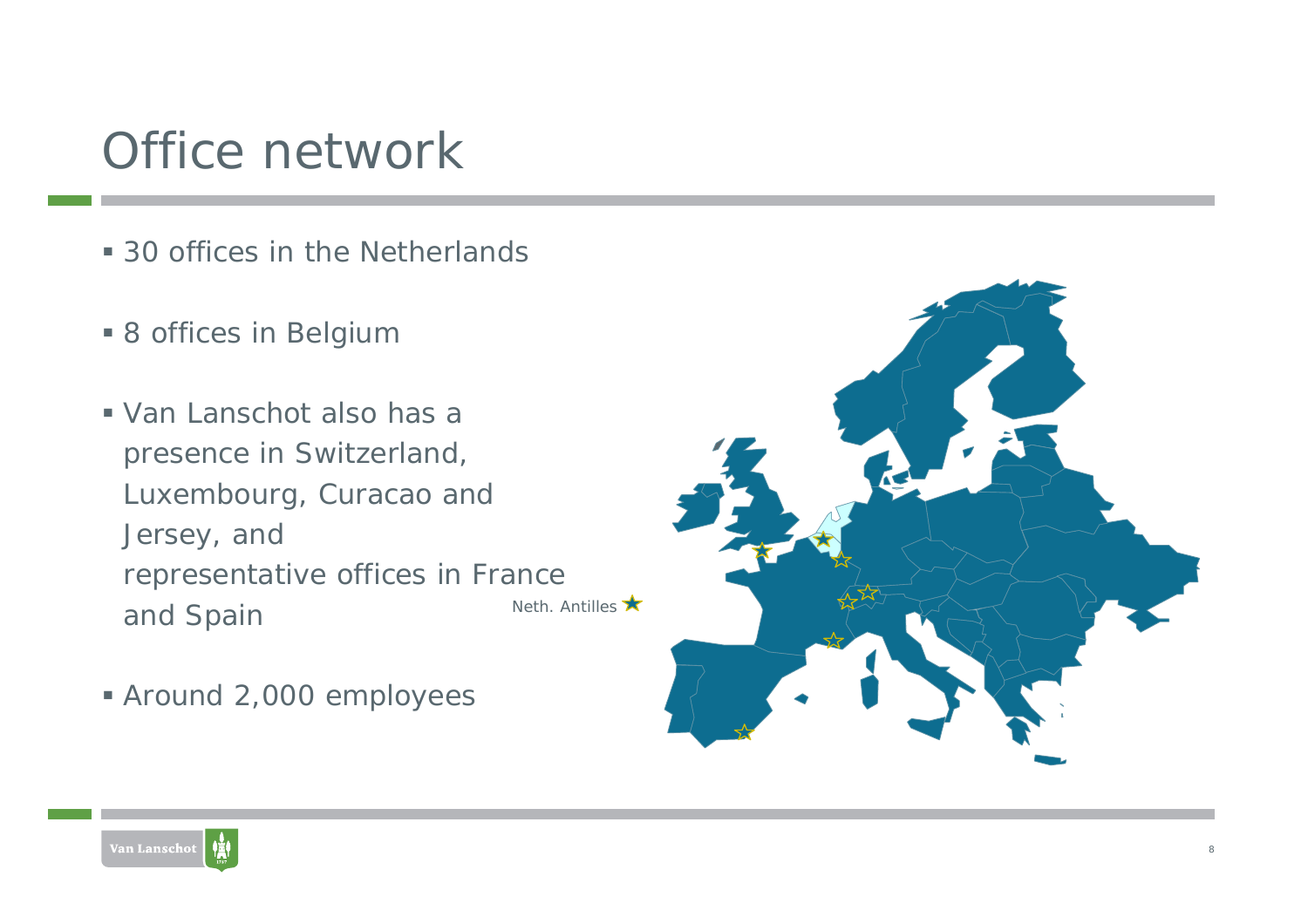## Van Lanschot's strategy

| <b>Mission</b>              | To offer high-quality financial services to high net-worth<br>individuals, director-owners and other select client groups                               |  |  |
|-----------------------------|---------------------------------------------------------------------------------------------------------------------------------------------------------|--|--|
| <b>Vision</b>               | Van Lanschot aims to be the best private<br>bank in the Netherlands and Belgium                                                                         |  |  |
| <b>Targets</b><br>2009-2013 | To be able to measure the achievement of its vision,<br>Van Lanschot has formulated targets relating to clients<br>and employees, and financial targets |  |  |
| <b>Strategy</b>             | 1. Focus on private banking<br>2. Enhance commercial effectiveness<br>3. Invest continually in service quality<br>4. Maintain a solid profile           |  |  |
| <b>Core values</b>          | Professional<br>Independent<br>Committed<br>Ambitious                                                                                                   |  |  |

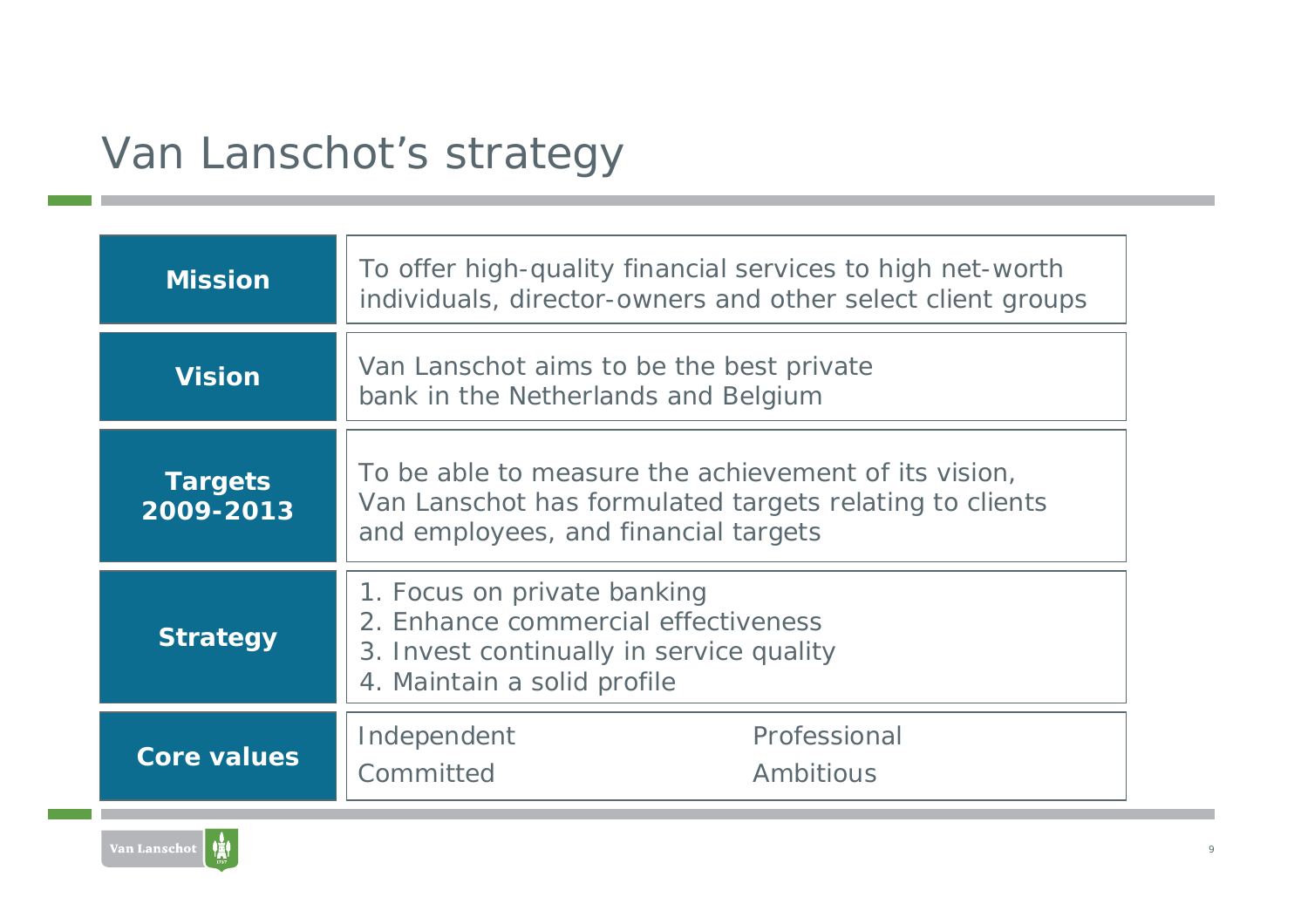### Business segments

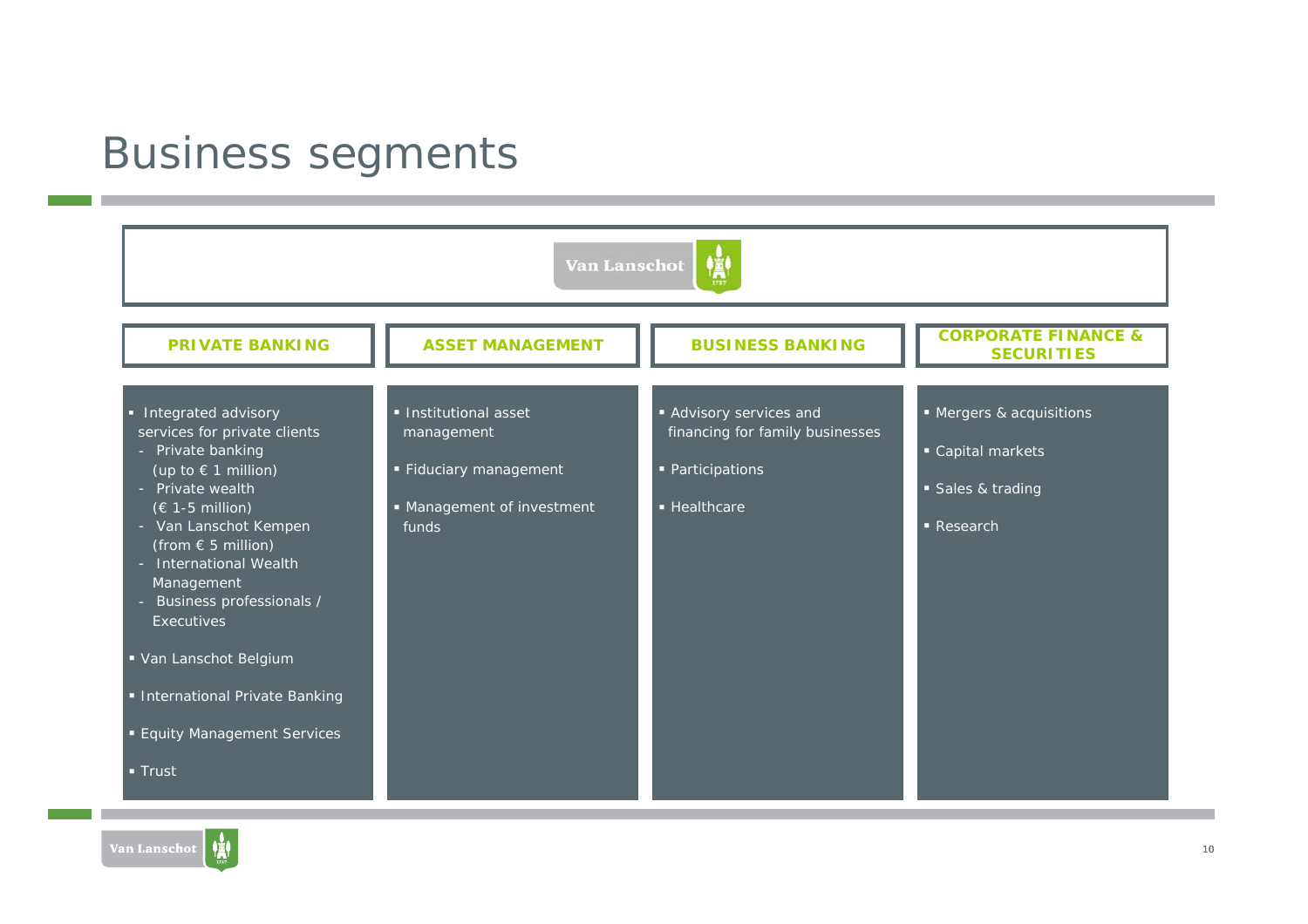### Operating income by business segment

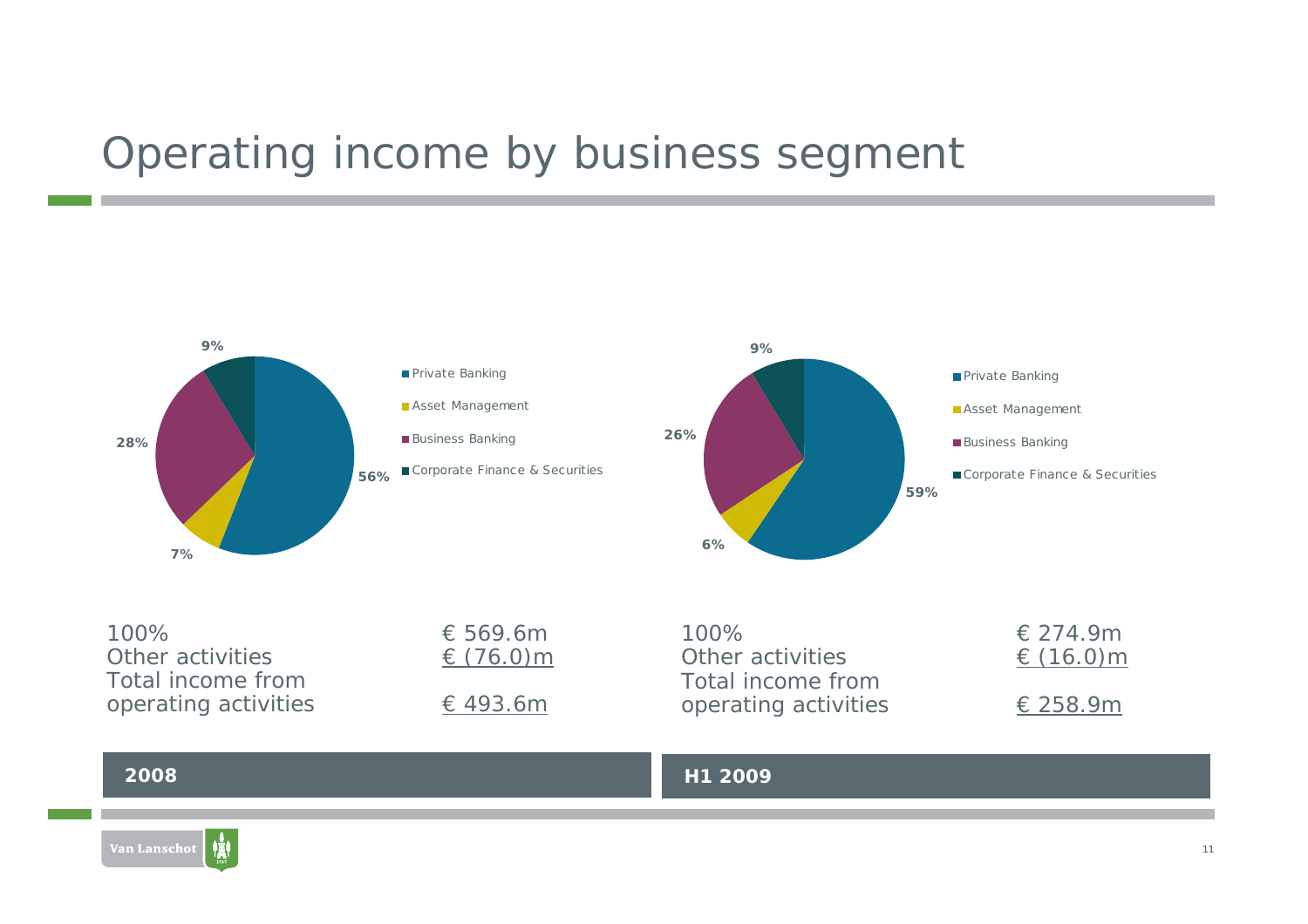# Key figures by segment

#### **Amounts in € billion, at 30-06-2009**

|                            | <b>PRIVATE BANKING</b> | <b>ASSET MANAGEMENT</b> | <b>BUSINESS BANKING</b> | <b>CORPORATE FINANCE &amp;</b><br><b>SECURITIES</b> | <b>OTHER ACTIVITIES</b> |
|----------------------------|------------------------|-------------------------|-------------------------|-----------------------------------------------------|-------------------------|
| <b>Employees</b><br>(FTEs) | 1,382                  | 107                     | 304                     | 170                                                 | 160                     |
| Assets under<br>management | 15.6                   | 9.6                     |                         |                                                     |                         |
| Loan book                  | 10.4                   |                         | 7.1                     |                                                     |                         |
| Funds<br>entrusted         | 11.0                   |                         | 3.7                     |                                                     |                         |
| Total assets               | 10.9                   | 0.2                     | 7.6                     | 0.3                                                 | 2.1                     |
| <b>Total liabilities</b>   | 11.4                   | 0.2                     | 4.6                     | 0.2                                                 | 3.0                     |

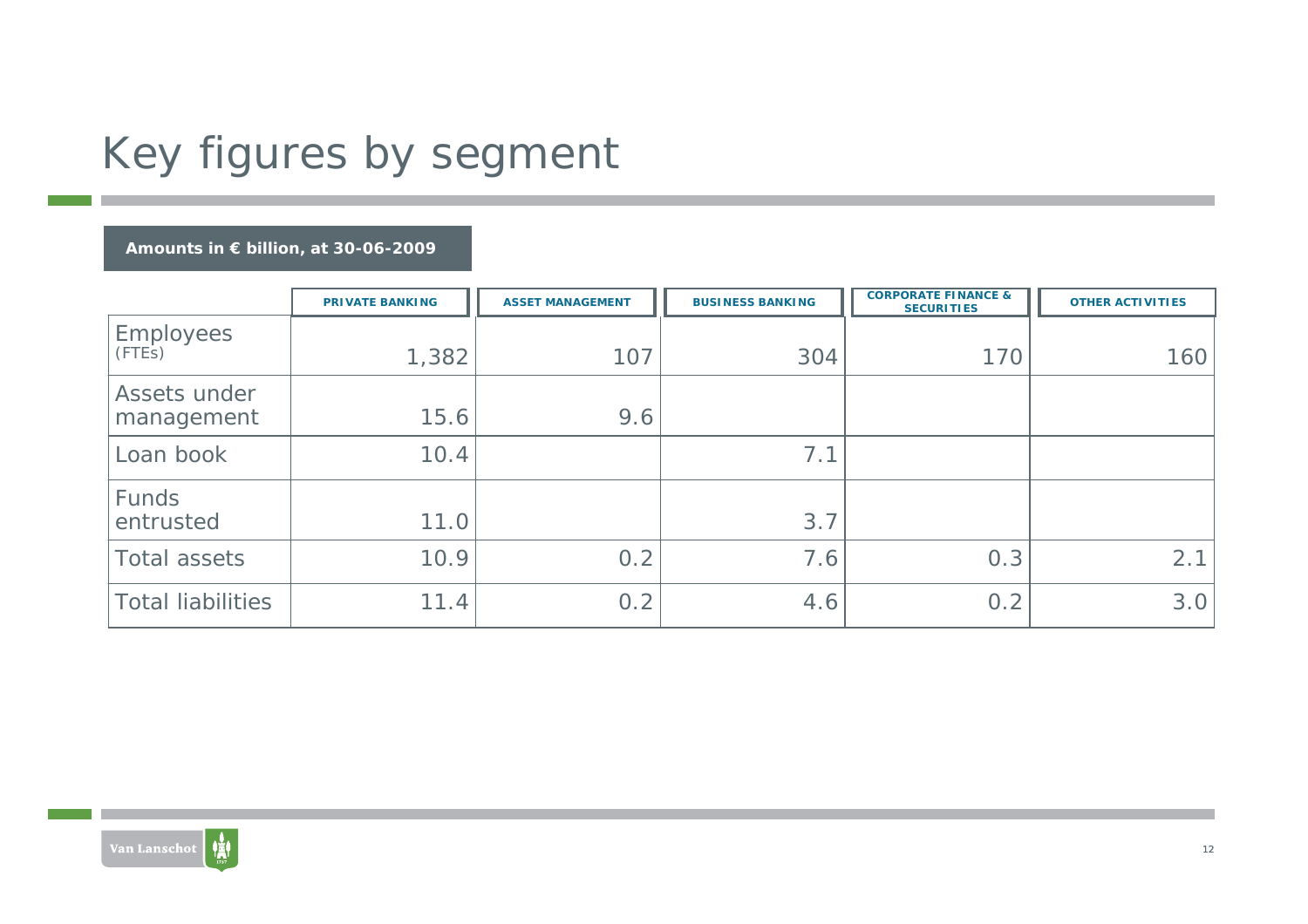### Growth strategy

- $\blacksquare$  Private banking market (Assets under Management) in the Netherlands totals approx. € 150 billion: Van Lanschot's market share is some 10 - 12%
- a. Other restructuring banks will continue to be inward looking  $\rightarrow$  more opportunities for acquiring clients and bankers
- $\mathcal{L}_{\mathcal{A}}$ Focus on sales effectiveness
- $\blacksquare$ Improved and transparent asset management product offering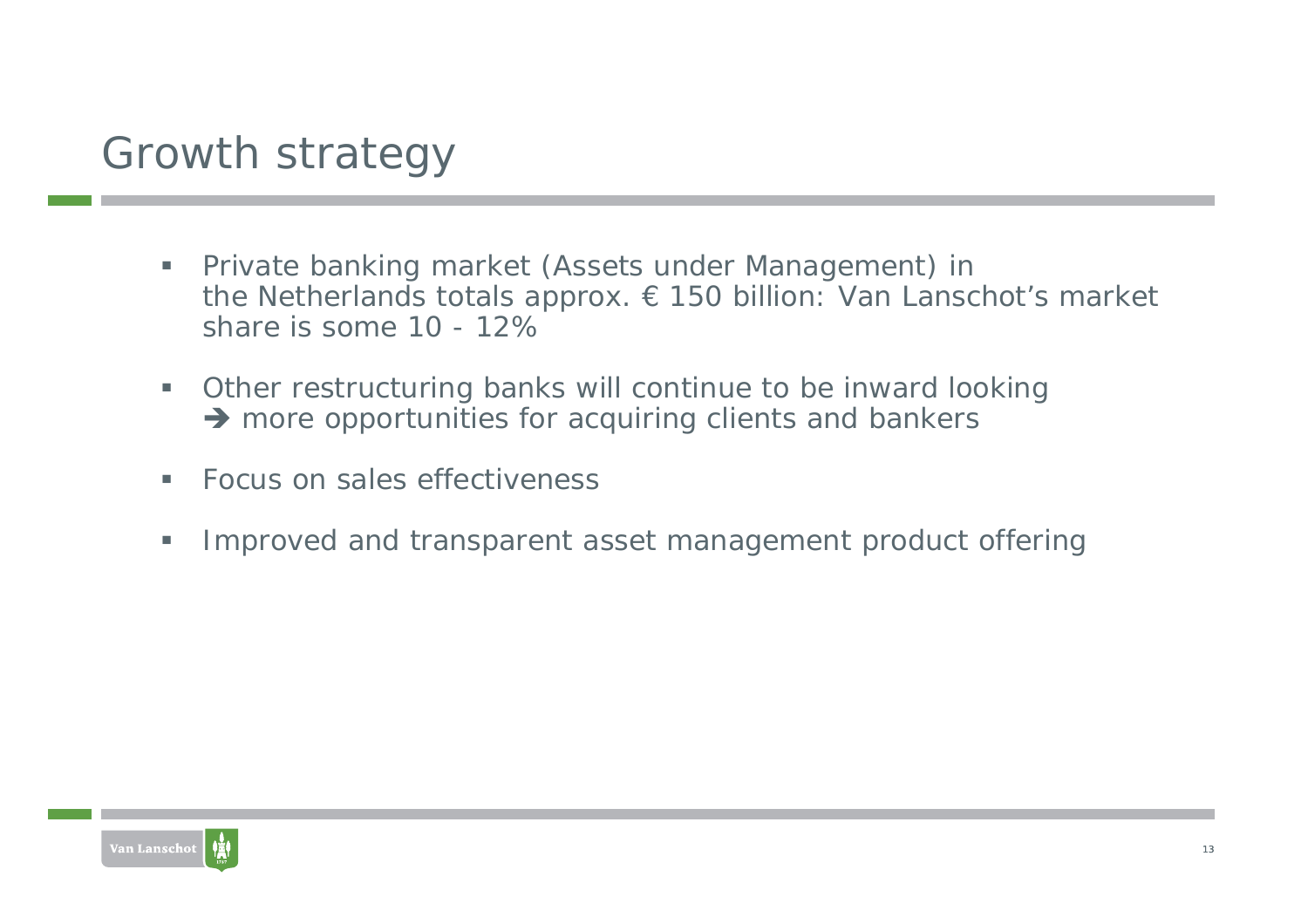- Profile of Van Lanschot

**Financial performance H1 2009 and trading update 2009**

- Risk profile and asset quality
- Capital and funding
- Summary

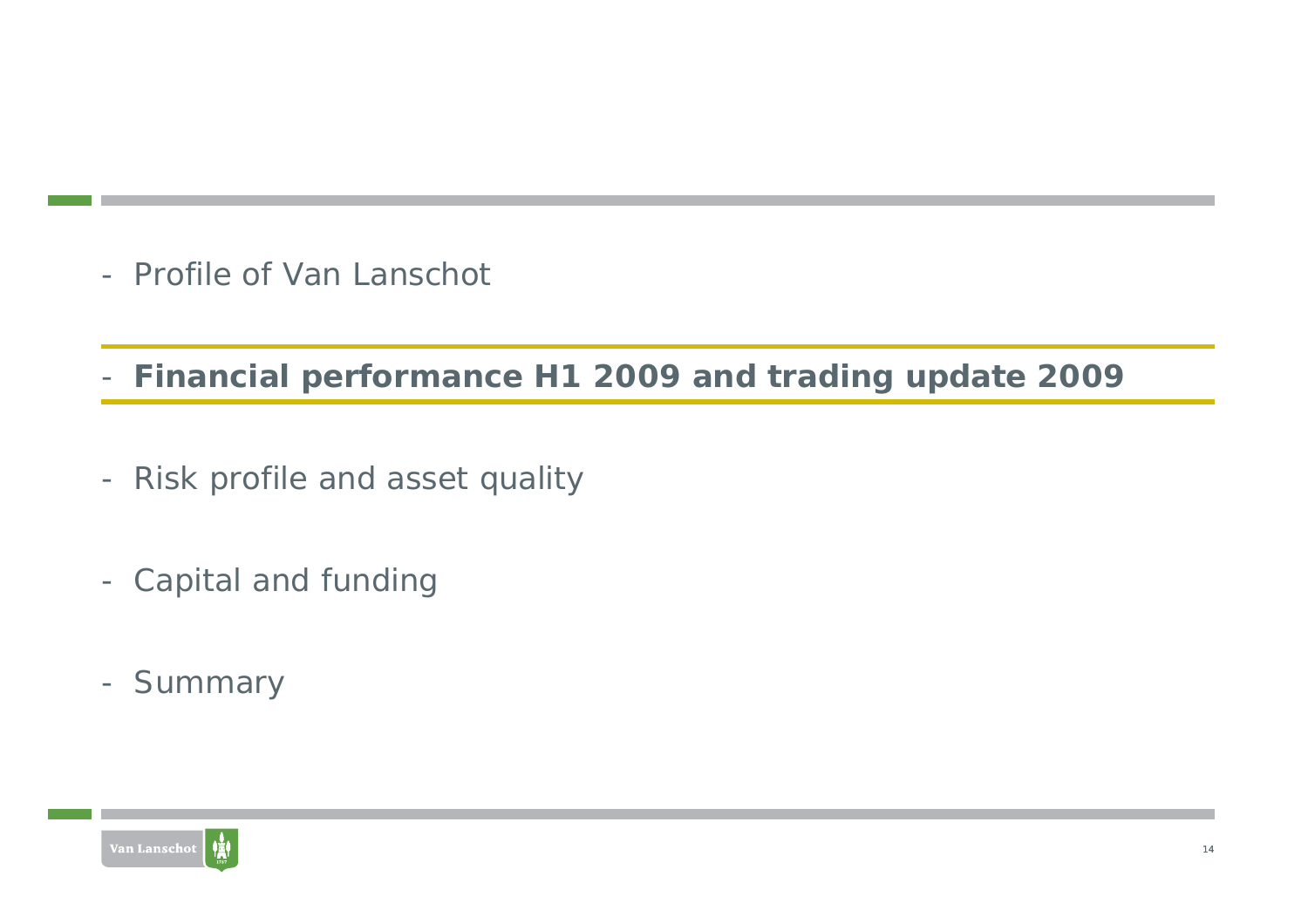# Key figures H1 2009

|                         | 30-06-2009         |
|-------------------------|--------------------|
| <b>Total assets</b>     | $\in$ 20.9 billion |
| Loan book               | € 17.5 billion     |
| Assets under management | € 25.2 billion     |
| Funding ratio           | 84.0%              |
| Return on equity        | $-8.6%$            |
| <b>BIS</b> ratio        | 11.2%              |
| Tier I ratio            | 9.2%               |
| Core Tier I ratio       | 6.1%               |
| Leverage ratio          | 14                 |

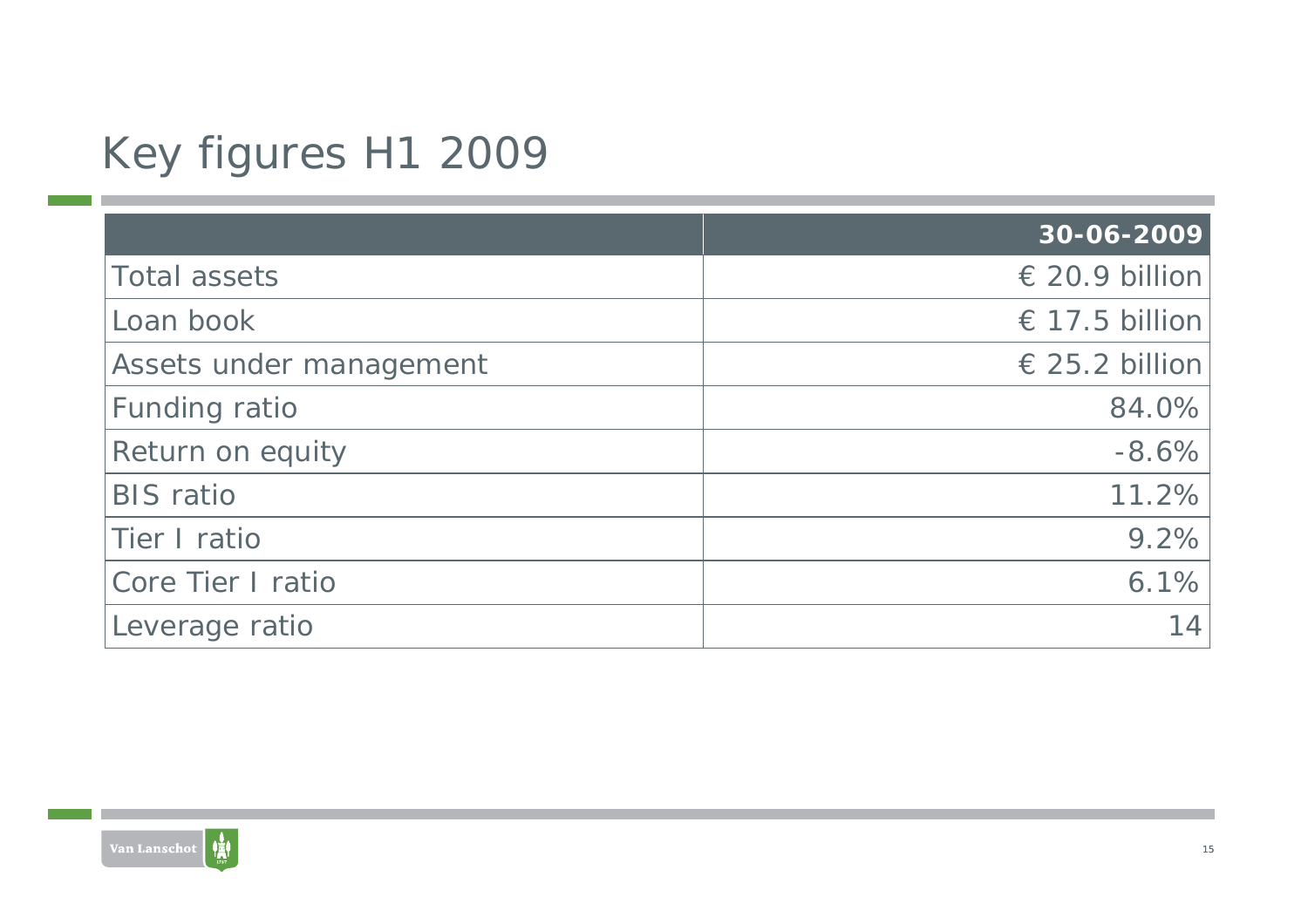## Overview of results 2007 to H1 2009

| $x \in$ million                  | H1 2009 | 2008   | 2007  |
|----------------------------------|---------|--------|-------|
| Income from operating activities | 258.9   | 493.6  | 648.0 |
| <b>Operating expenses</b>        | 220.0   | 422.1  | 414.7 |
| <b>Gross result</b>              | 38.9    | 71.5   | 233.3 |
| Addition to loan loss provision  | 50.6    | 20.2   | 0.1   |
| Other impairments                | 48.1    | 30.1   |       |
| Operating result before tax      | $-59.8$ | 21.2   | 233.2 |
| <b>Tax</b>                       | $-13.5$ | $-8.9$ | 43.8  |
| Discontinued operations          |         |        | 26.0  |
| <b>Net result</b>                | $-46.3$ | 30.1   | 215.4 |
|                                  |         |        |       |
| <b>Efficiency ratio</b>          | 85.0%   | 85.5%  | 64.0% |

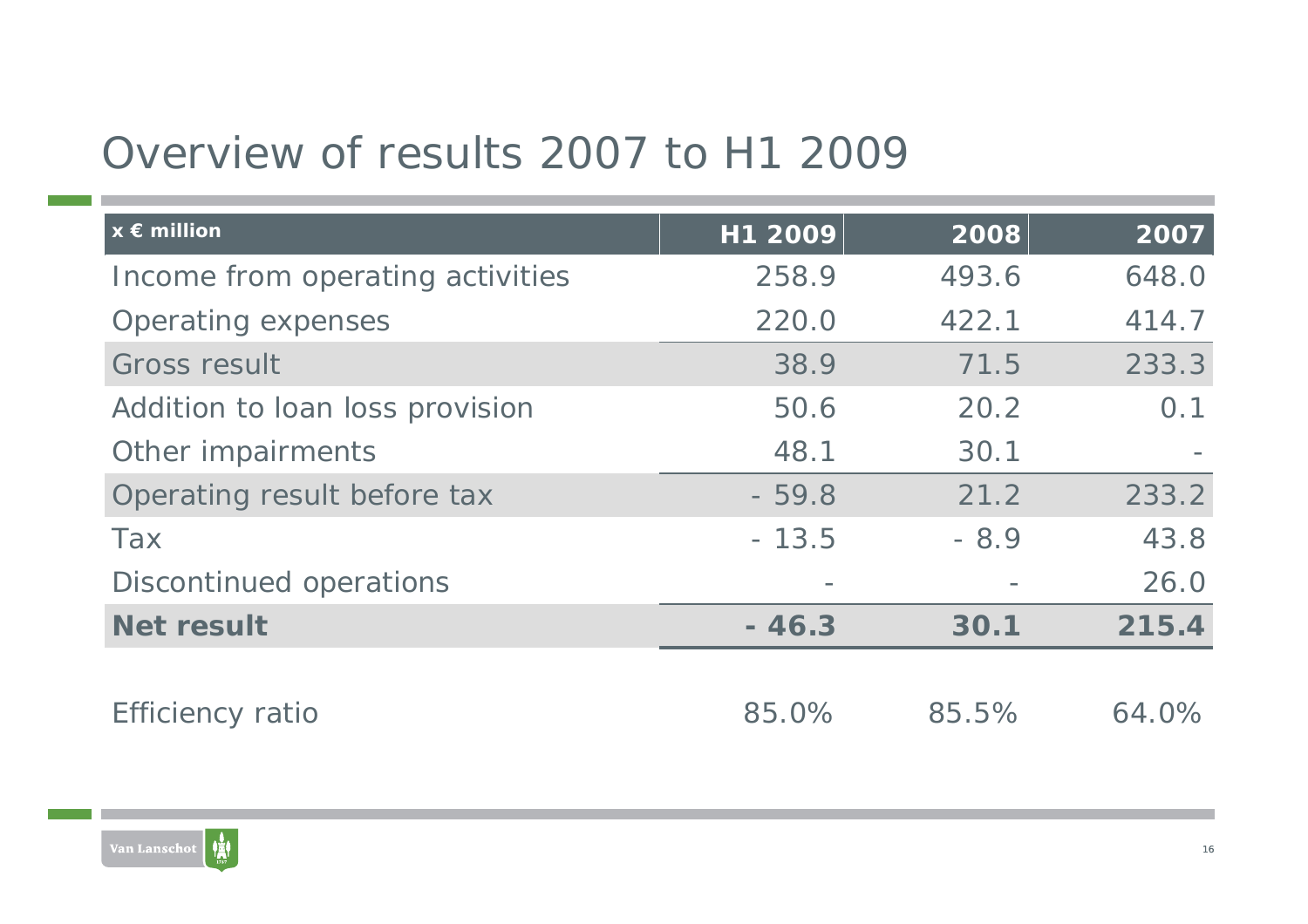## Items impacting results

| $x \in$ million                                        | H1 2009 | 2008   | $\overline{2007}$ |
|--------------------------------------------------------|---------|--------|-------------------|
| Addition to loan loss provision                        | 50.6    | 20.2   |                   |
| Amortisation of IT project                             | 34.5    | 20.5   |                   |
| Reorganisation provision                               | 3.6     |        |                   |
| Impairment of in-house funds and<br>shareholdings      | 13.6    |        |                   |
| Loss on equity portfolio                               |         | 51.7   |                   |
| Obligation under deposit guarantee<br>scheme (Icesave) |         | 4.2    |                   |
| Release of pension provision                           |         | $-8.5$ |                   |
| Release of healthcare costs provision                  |         | $-5.2$ |                   |
| Amortisation of intangible assets                      |         |        | 13.6              |

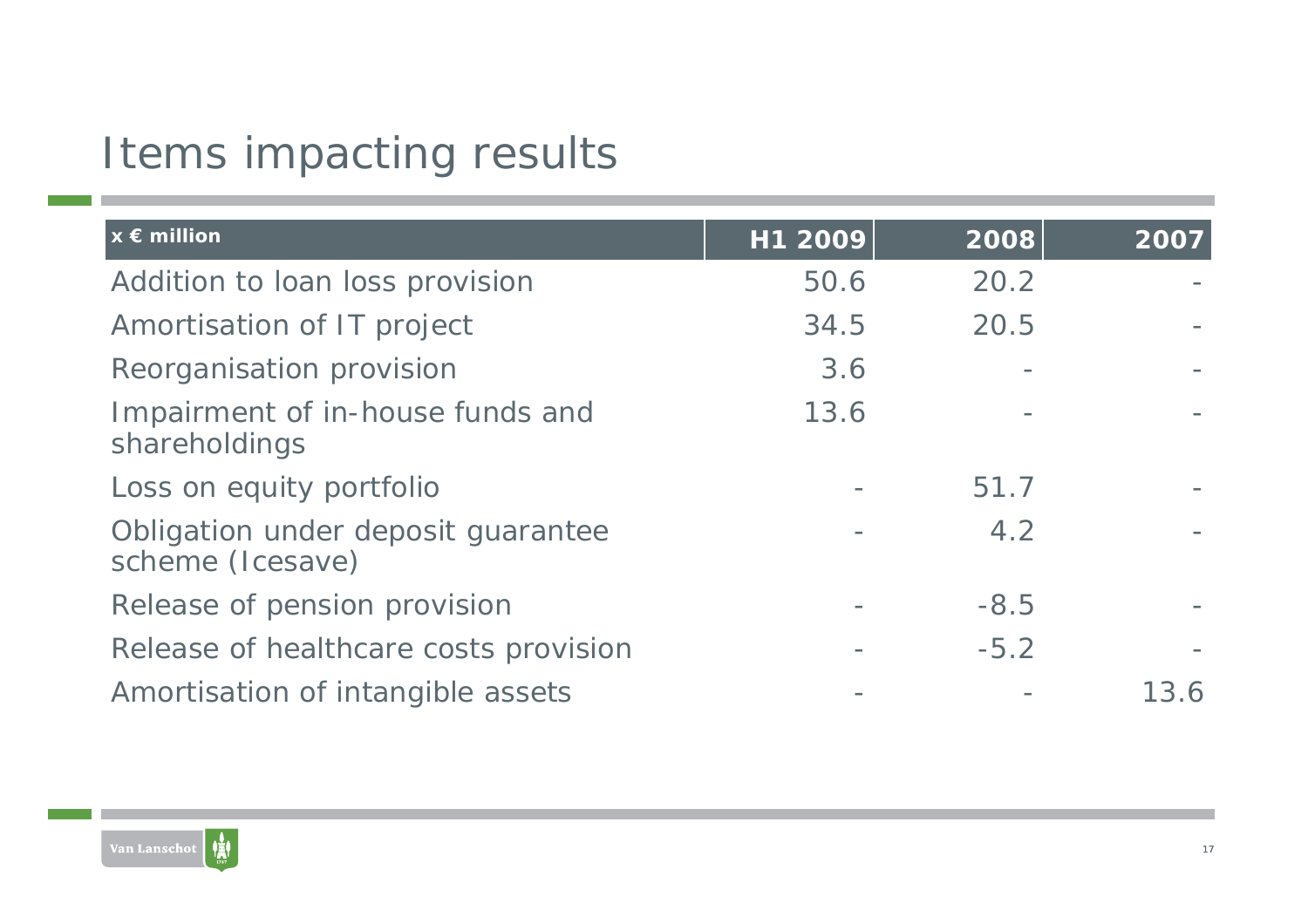### Recovery in operating results from March / April



- ▉ Recovery continued in the second half of the year
- ▉ Improvement in interest margin due to falling saving and deposit rates
- $\blacksquare$  Commission income helped by increased investor activity and higher share prices

#### **Income from operating activities / operating expenses 2005 - H1 2009 (€ millions)**

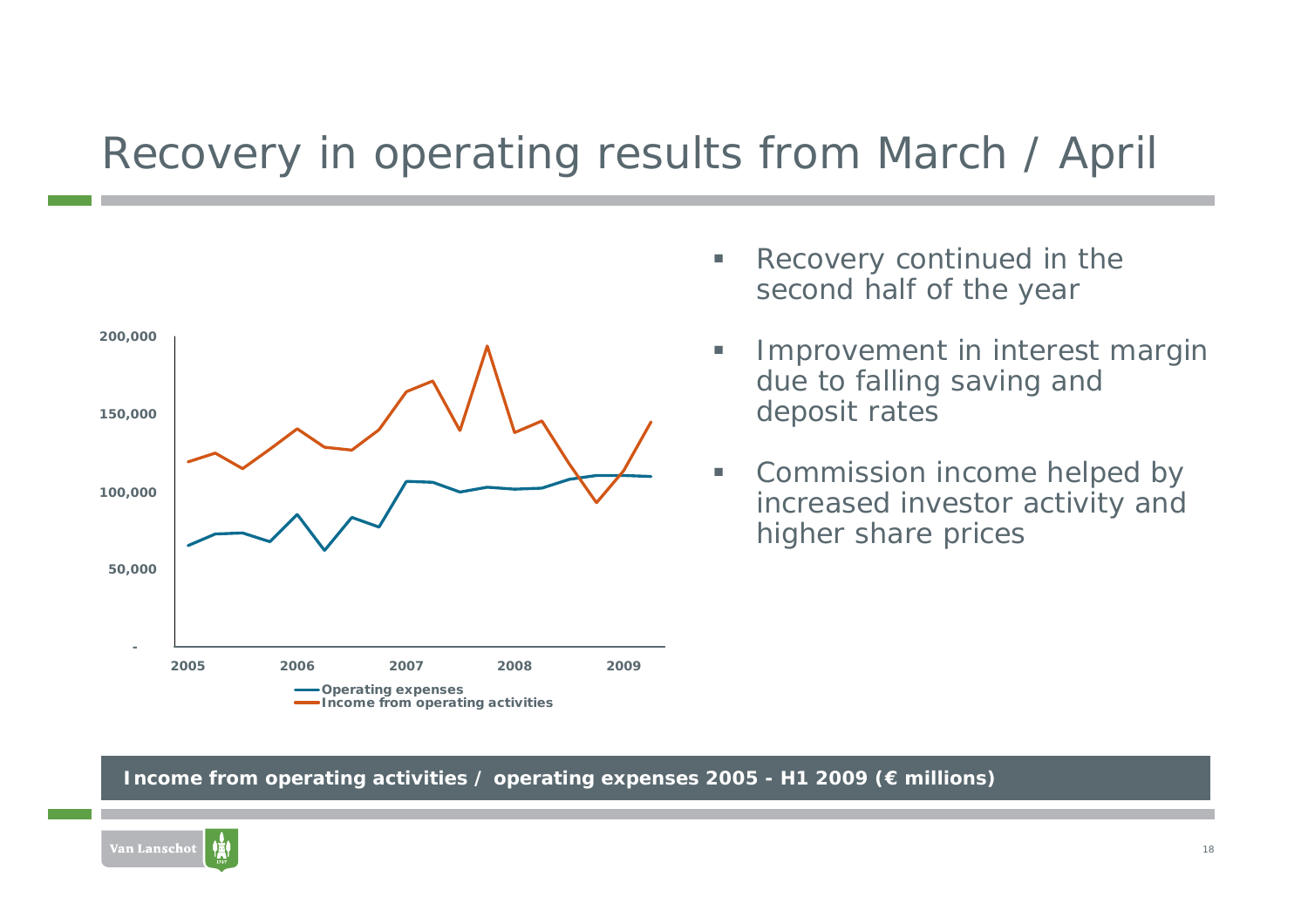# Efficiency measures are delivering savings

#### **Operating expenses**

- $\mathcal{L}_{\mathcal{A}}$  Measures taken to reduce the cost base of the bank: selected mid-office activities centralised
- ш Workforce has been reduced to approximately 2,050 FTEs at year-end 2009, a reduction of around 9%
- $\blacksquare$ Full impact of cost savings will be visible as from 2010

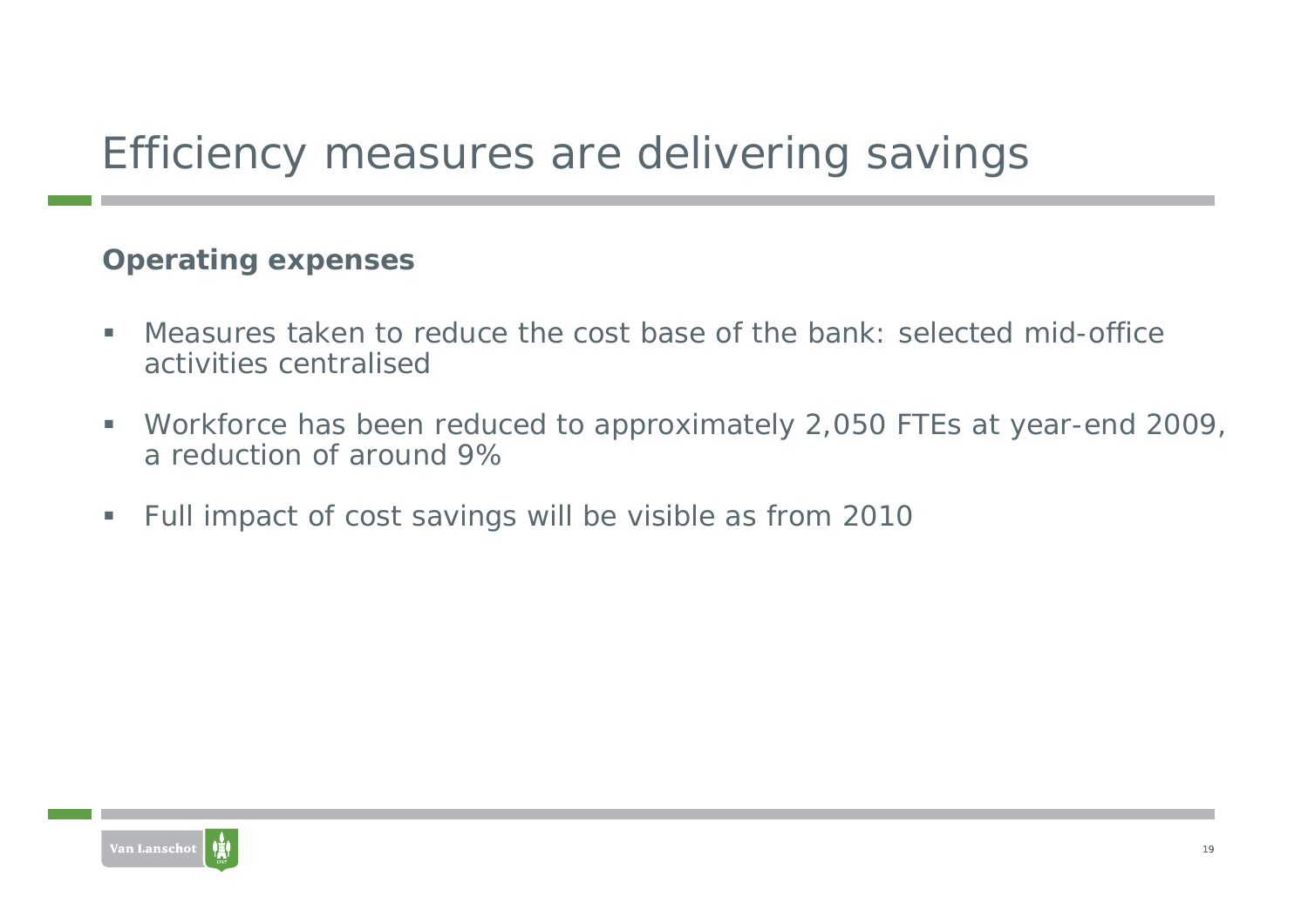### Provisional results 2009

#### **Recovery in income**

- $\mathcal{L}_{\mathcal{A}}$ Net profit for H2 2009 of approximately  $\epsilon$  31 million (H1 2009: net loss of  $\in$  46.3 million)
- Г Net loss for full year 2009 of approximately  $\epsilon$  15 million
- $\mathcal{L}_{\mathcal{A}}$ Addition to loan loss provision in 2009 of around  $\epsilon$  113 million, or 79 basis points of RWA
- $\blacksquare$ Provision of  $f{E}$  7.6 million formed for obligation under deposit guarantee scheme in connection with DSB Bank

#### **Solid balance sheet**

- $\mathcal{L}_{\mathcal{A}}$ Funding ratio at year-end 2009 of over 78%
- $\mathcal{L}_{\mathcal{A}}$ BIS ratio of nearly 12% at 31-12-2009
- $\mathcal{L}_{\mathcal{A}}$ Assets under management up 19% in 2009 to approximately  $\epsilon$  29 billion

Full annual results for 2009 will be published on 12 March 2010

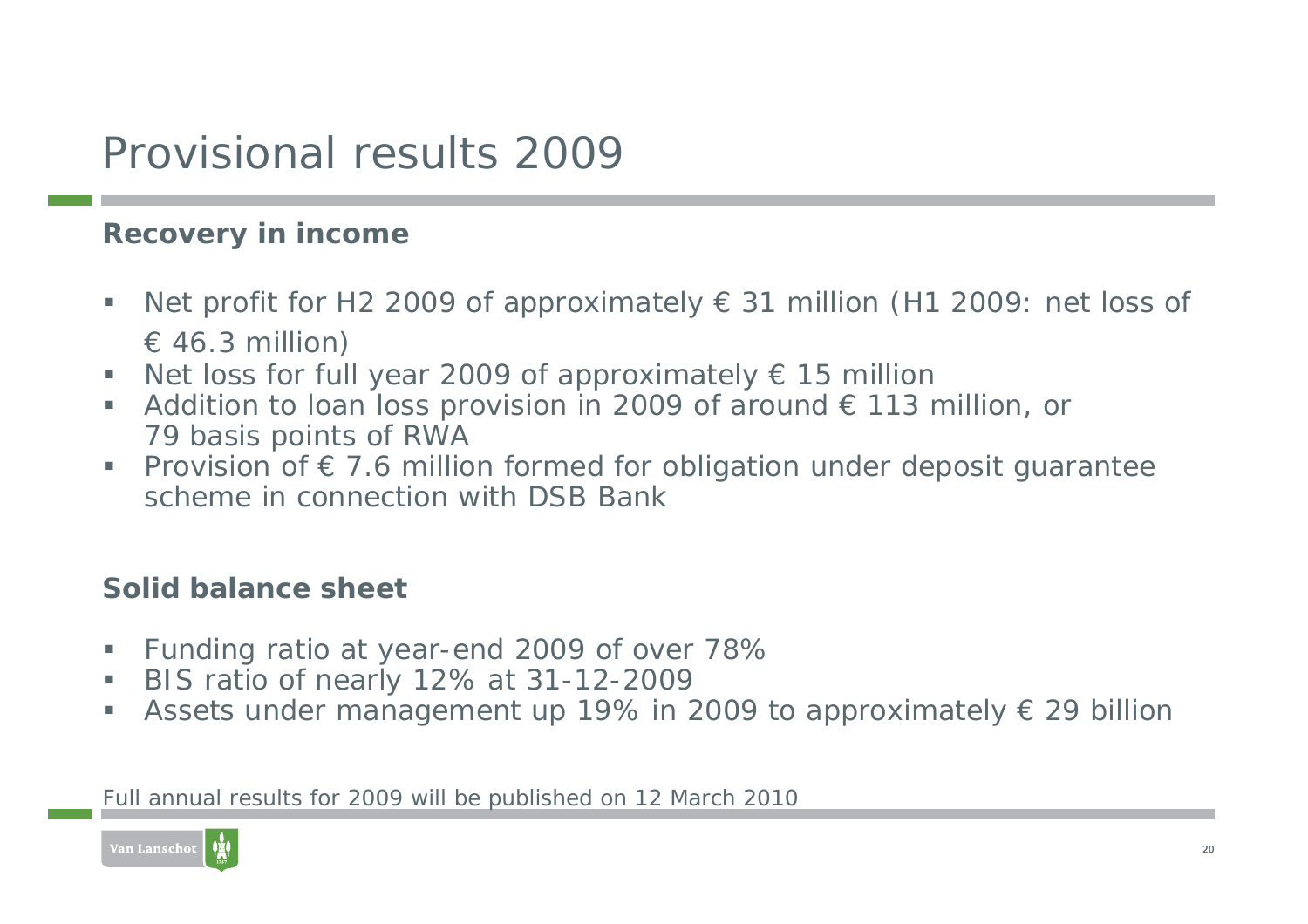# Sale of institutional healthcare portfolio

**Sale reinforces the bank's strategy of focusing on private banking services to high net-worth individuals, entrepreneurs and their businesses**

- **Co** Sale of institutional healthcare portfolio
- $\blacksquare$ Value of the portfolio  $\epsilon$  550 million
- a. Transfer of part of portfolio in 2009 and remainder in 2010
- $\overline{\phantom{a}}$ Sale increases capital ratios by between 25 to 40 basis points

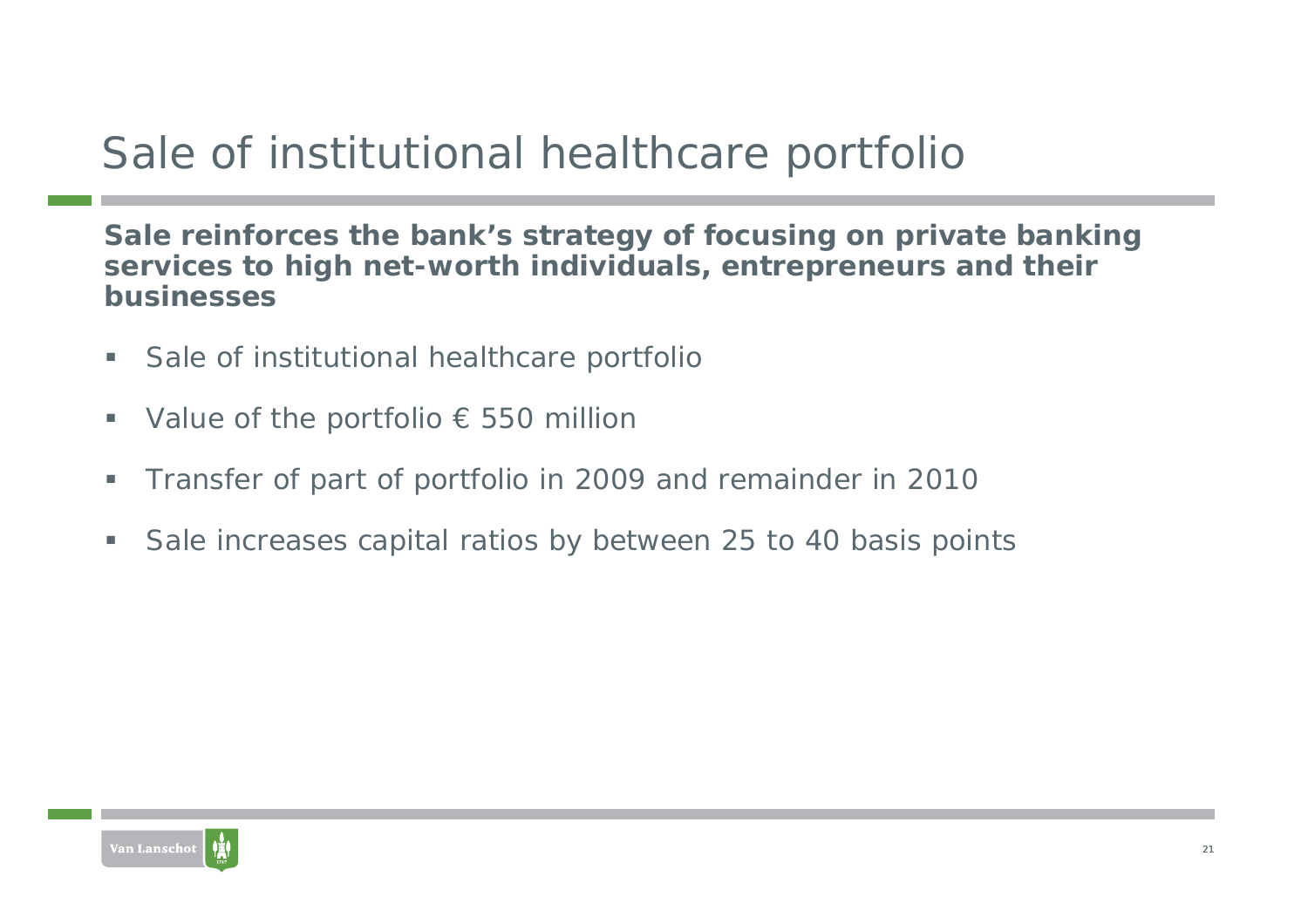- Profile of Van Lanschot
- Financial performance H1 2009 and trading update 2009
- -**Risk profile and asset quality**
- Capital and funding
- Summary

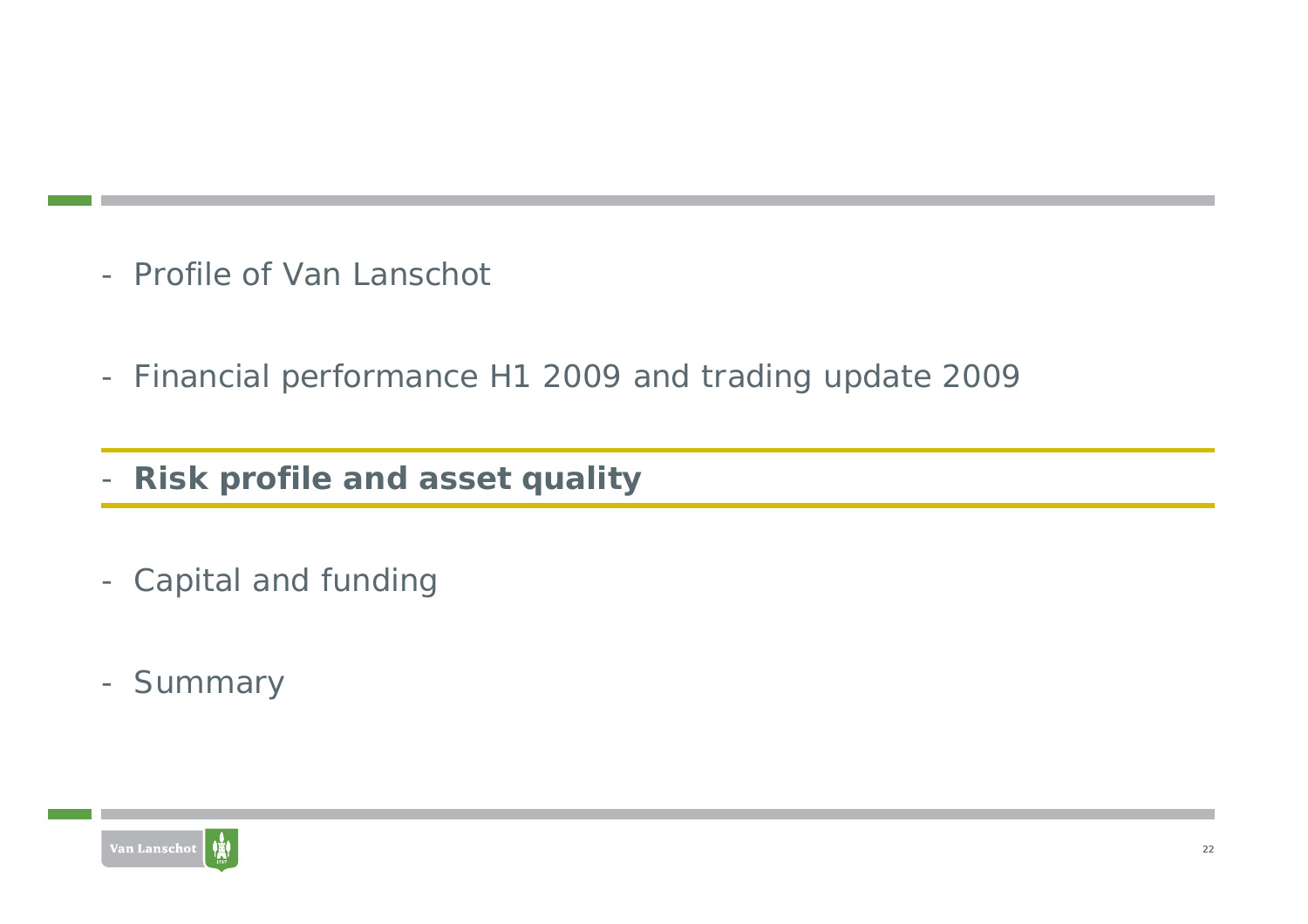### Solid balance sheet

- г Balance sheet does not contain complex financial investments
- $\overline{\phantom{a}}$ Loan book largely financed by customer savings and deposits

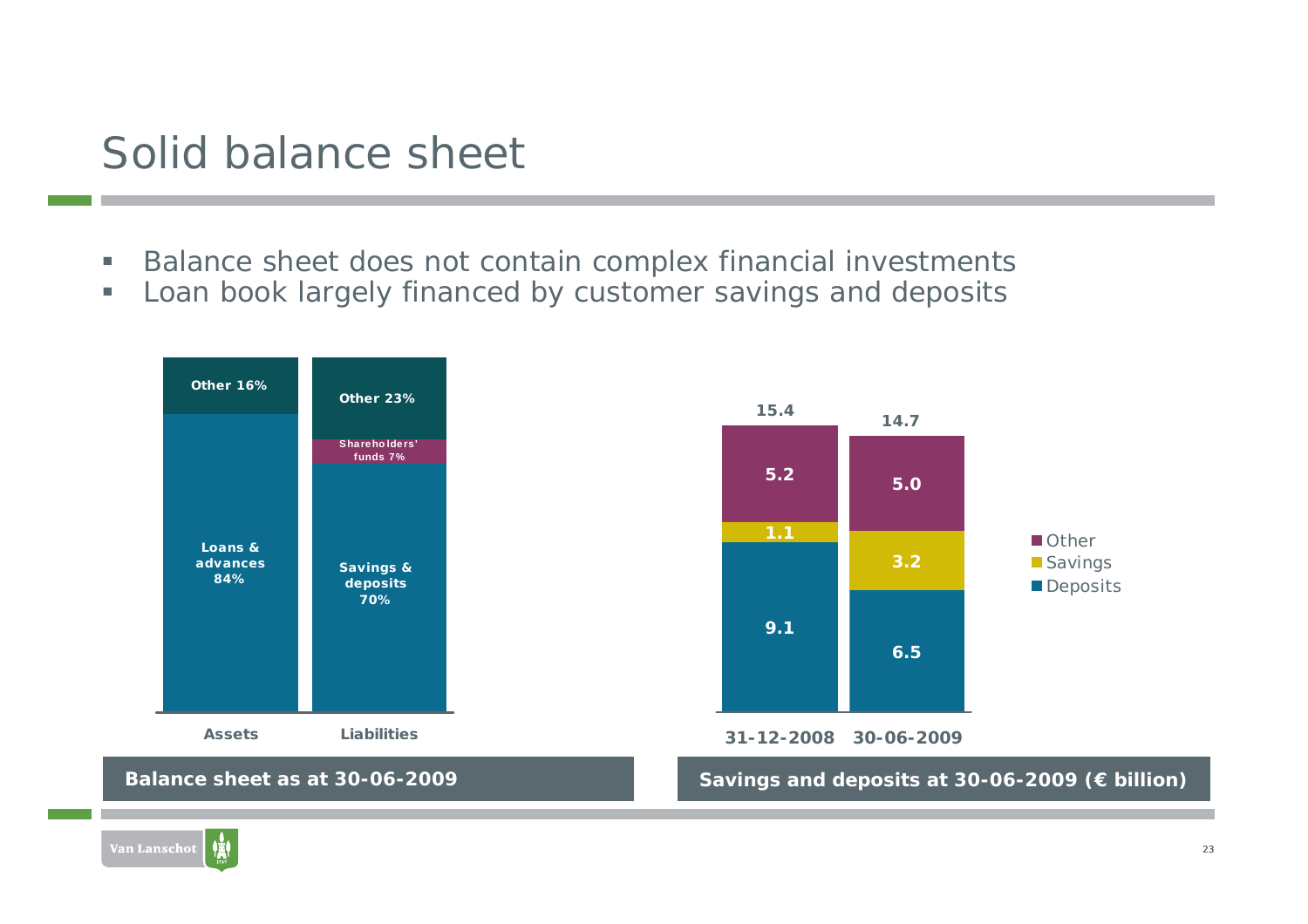### Total loan book

- $\blacksquare$ Total loan book up €0.4 billion in H1 2009
- $\overline{\phantom{a}}$ Mortgages granted mainly to HNWIs as part of full service offering
- $\blacksquare$ Total addition to provision for loan losses in H1 2009  $\epsilon$  50.6 million (35 bp)

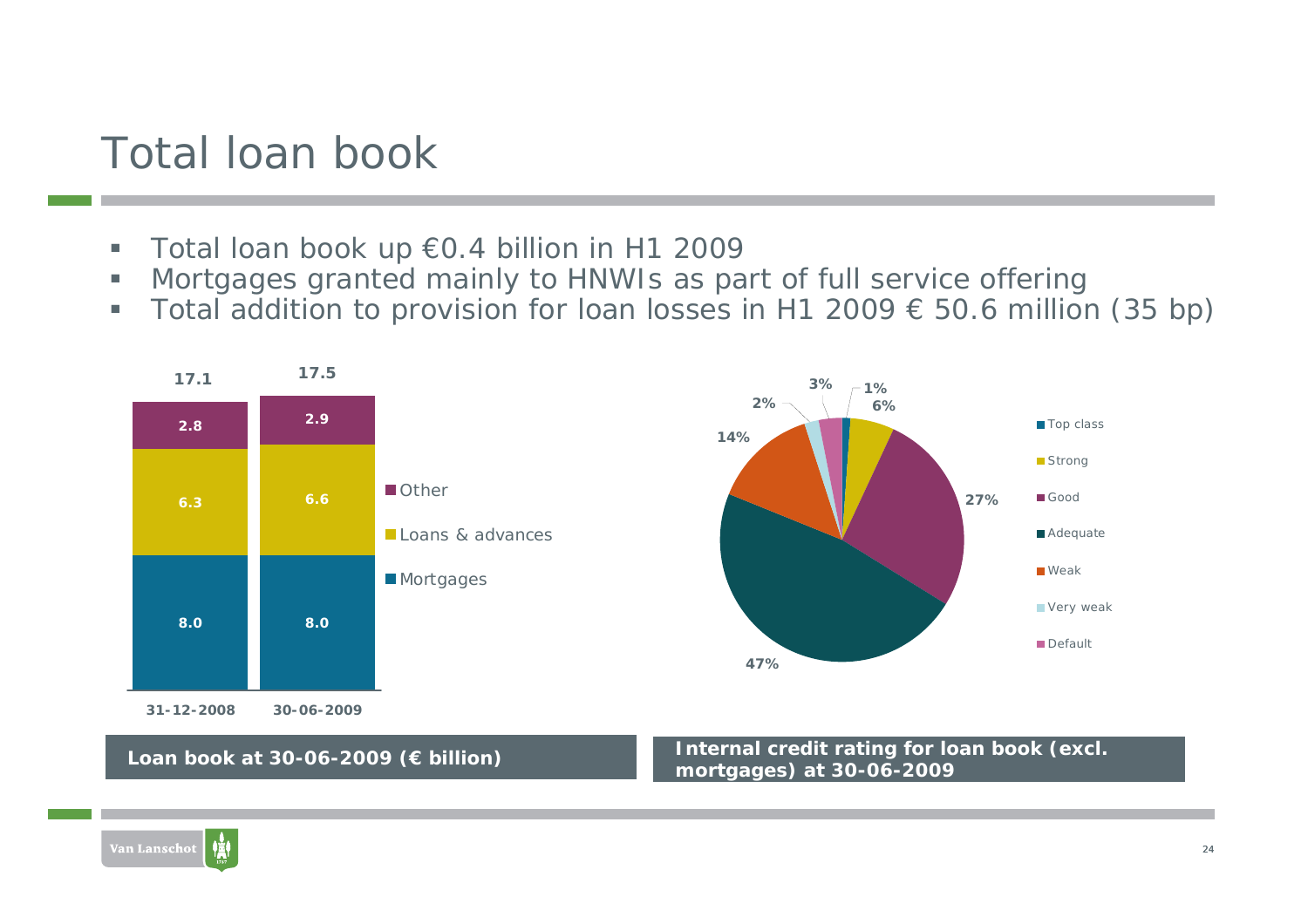#### Corporate loan book

- г Corporate loan book  $\epsilon$  7.1 billion (face value)
- □ Corporate lending to director and family-owned businesses
- $\blacksquare$ Impact of the recession is being felt by many entrepreneurs



**Corporate loans by sector at 30-06-2009**

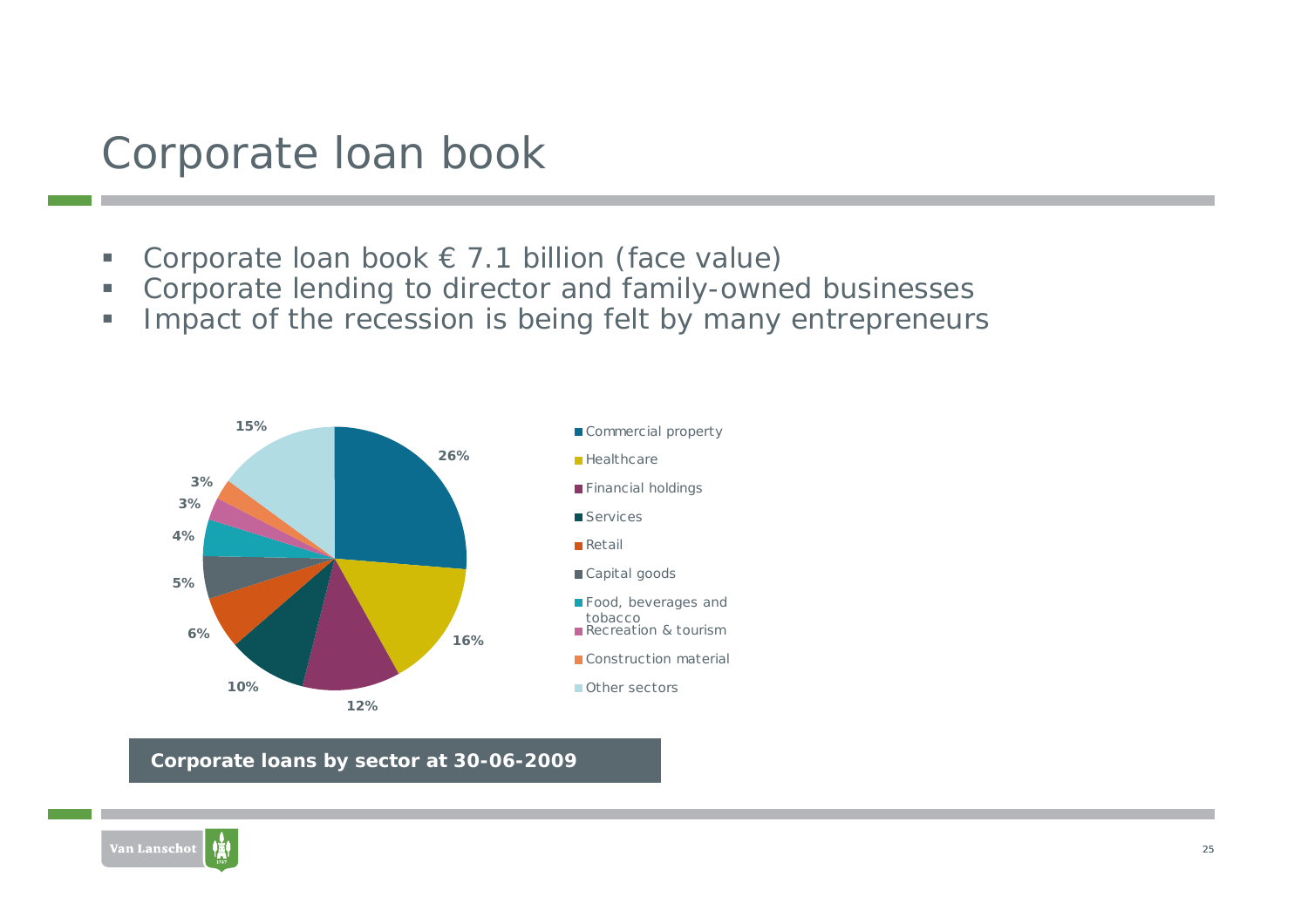#### Historically low loan losses

- u. Strict lending procedures and strong governance of credit risk
- ш Losses on loan book historically low



**Addition to loan loss provisions 1999 – 2009F (bps of RWA)**

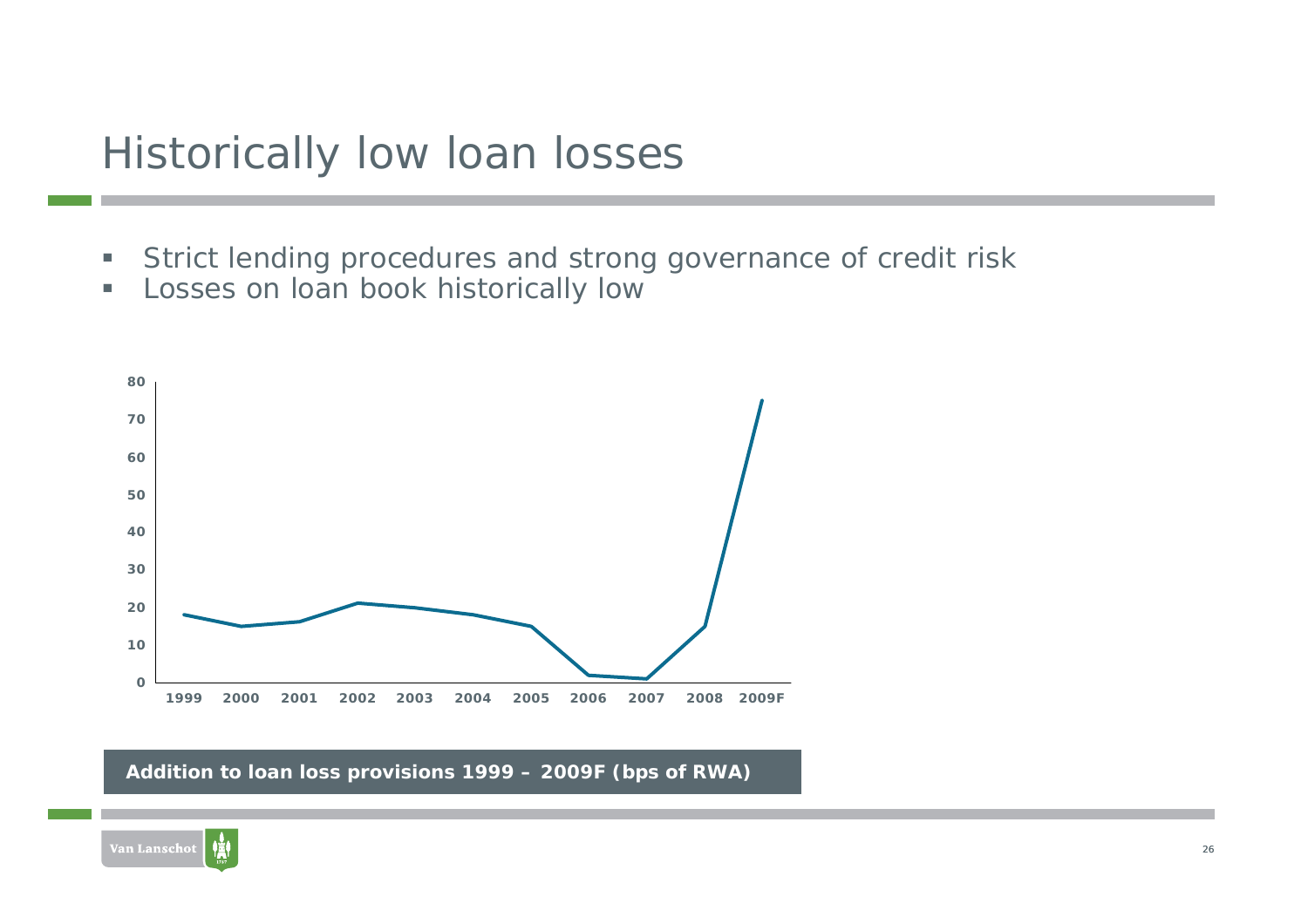### Investment portfolio

- L. Investment portfolio: €860 million
- U. No investments in CDOs, SIV, subprime sector
- $\blacksquare$ 58% triple-A rating, 21% double-A rating, 11% single-A rating



**Investment portfolio at 30-06-2009**

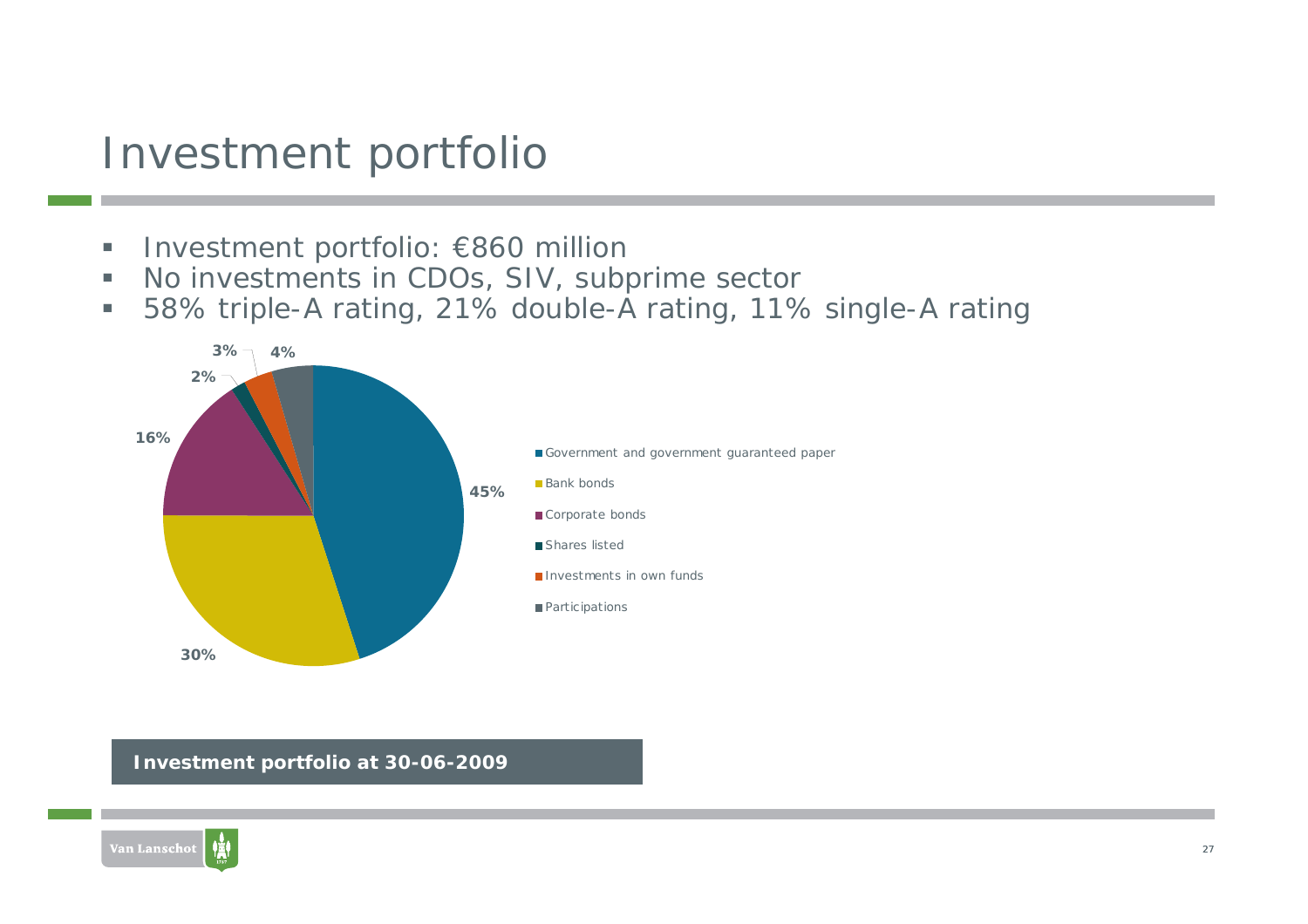### Credit ratings

- $\mathcal{L}_{\mathcal{A}}$ **Van Lanschot: A minus, stable outlook from S&P and Fitch**
- $\blacksquare$ **S&P** "We believe that liquidity will remain strong. Van Lanschot continues to maintain its strong funding profile and sustain its deposit base in the competitive environment"



 **Fitch** "Van Lanschot's ratings continue to take into account the bank's well-established domestic niche banking franchise, limited risk appetite, adequate liquidity and acceptable capitalisation"

#### **Credit rating history (S&P) of Dutch banks from 2008**

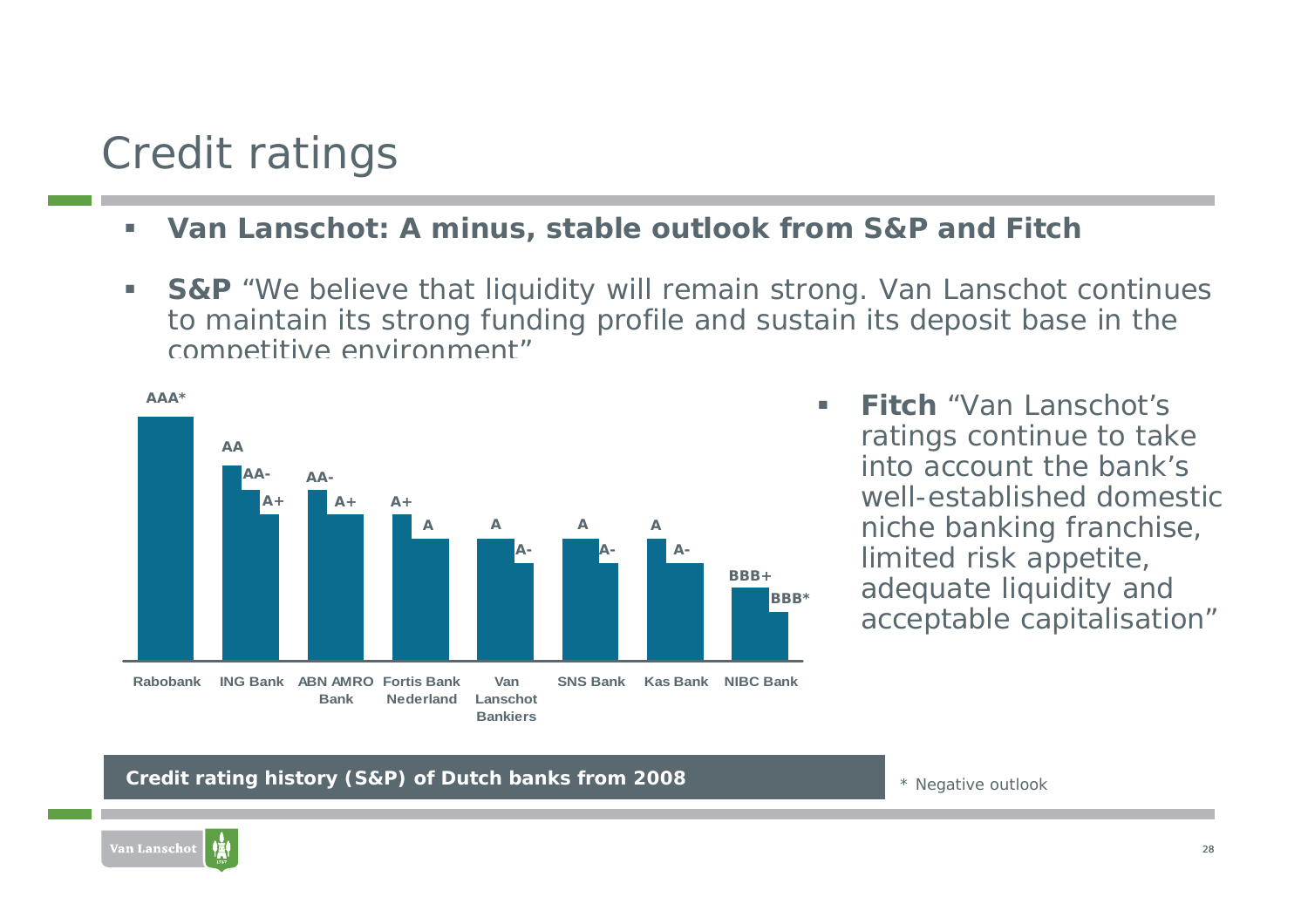- Profile of Van Lanschot
- Financial performance H1 2009 and trading update 2009
- Risk profile and asset quality
- **Capital and funding**
- Summary

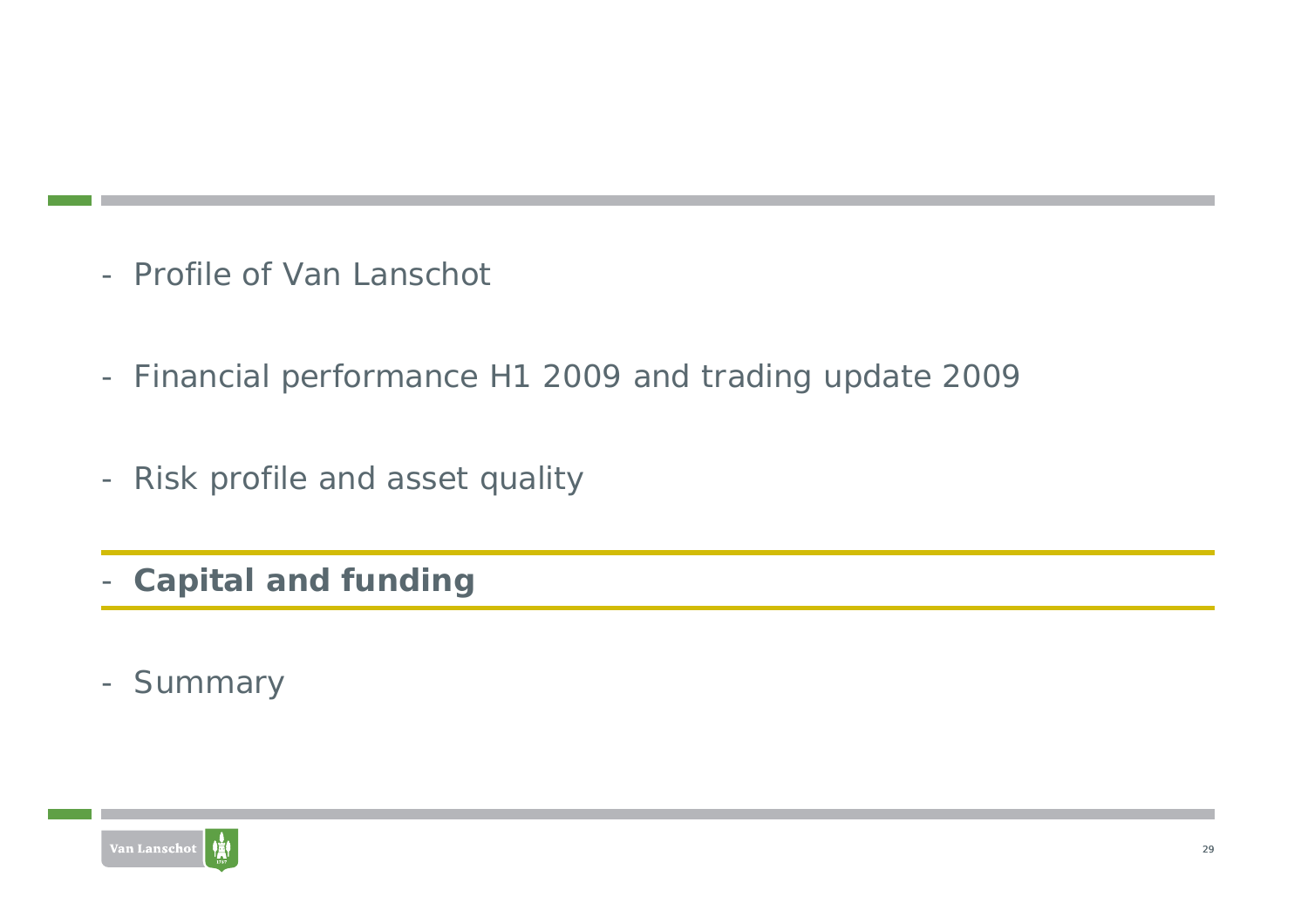### Development of capital base



\* 2007 restated in accordance with Basel II

**Development of capital ratios (%)**

- $\blacksquare$  Ratios under standardised approach
- L. New capital raised in 2008:
	- $\blacksquare \in 100$  million Lower Tier II capital in August
	- $\blacksquare$  $\epsilon$  150 million preference share capital raised from new and existing shareholders (Tier I capital) in December
	- Preference shares issued at more favourable conditions than state support
- ▉ Risk weighted assets at 30-6-2009 € 14.4 billion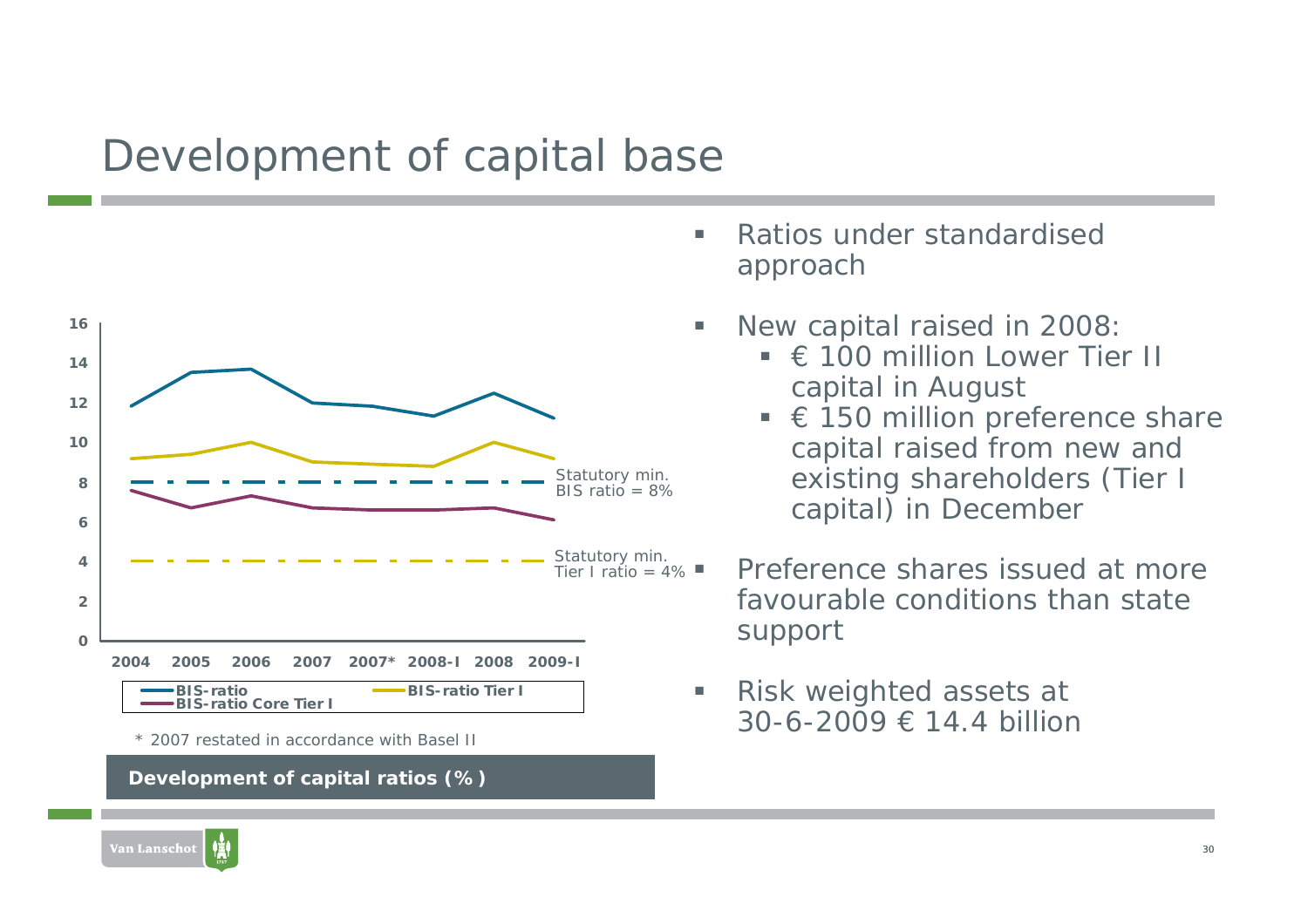## Solid funding

 $\blacksquare$  **Van Lanschot has one of the highest funding ratios of the Benelux banks**



**Funding ratio at 30-6-09 (%)**

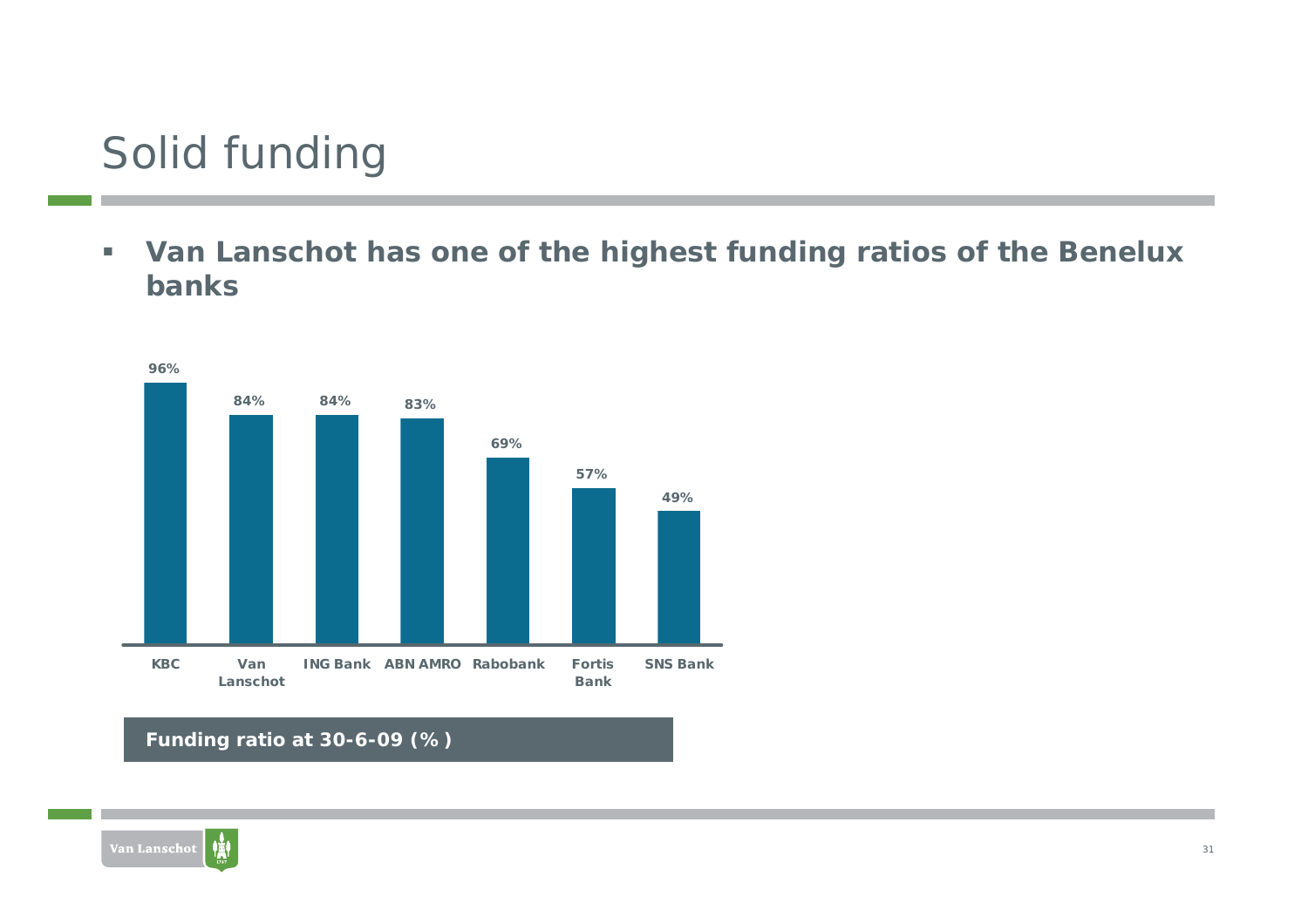### Stable funding mix



**Development in the composition of the bank's liabilities (consolidated balance sheet)**

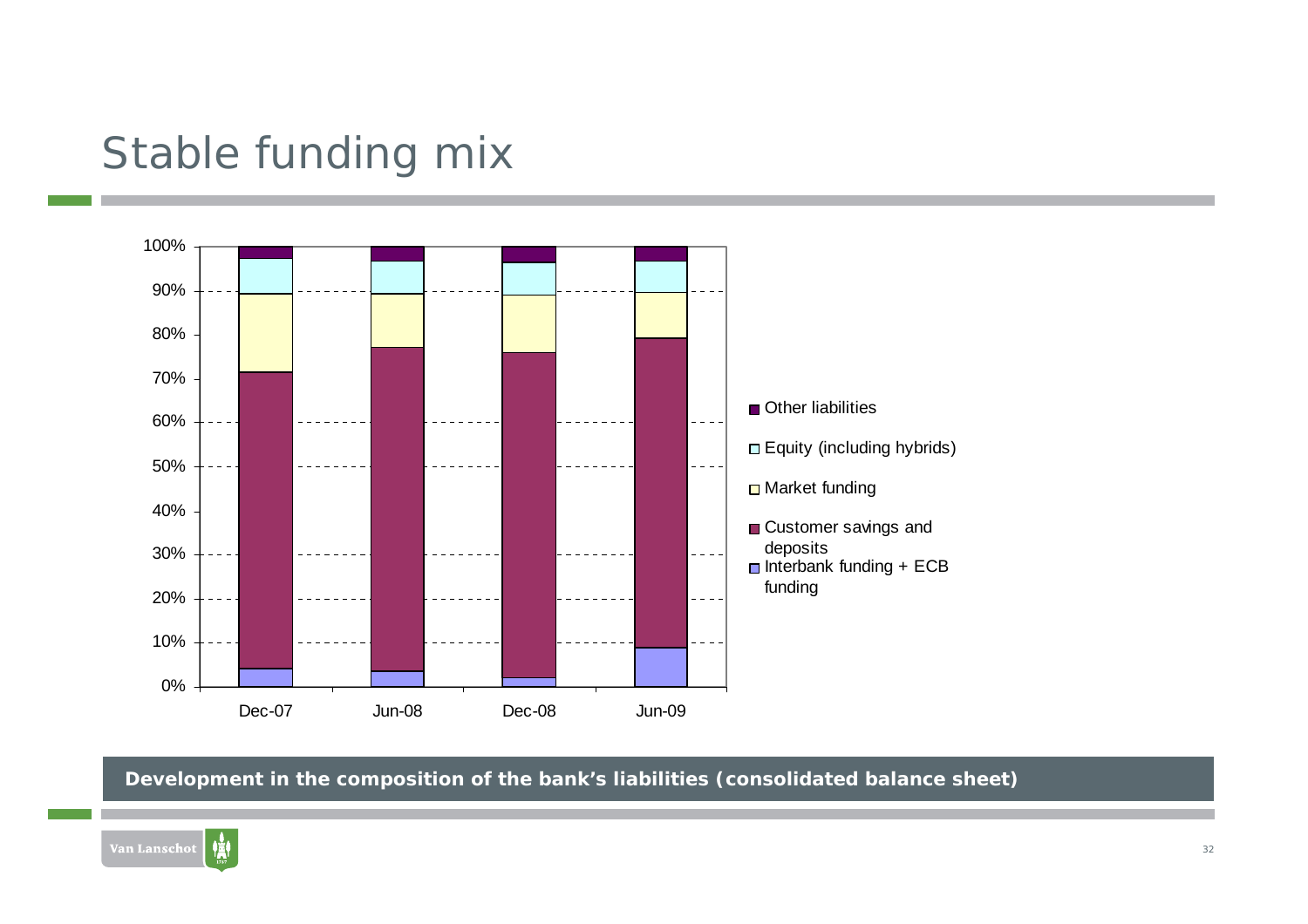#### Debt Issuance Programme

- €5 billion DIP updated 8 January 2010
- $\blacksquare$ Outstanding amount: € 1,318 million
- **Redemption schedule:**



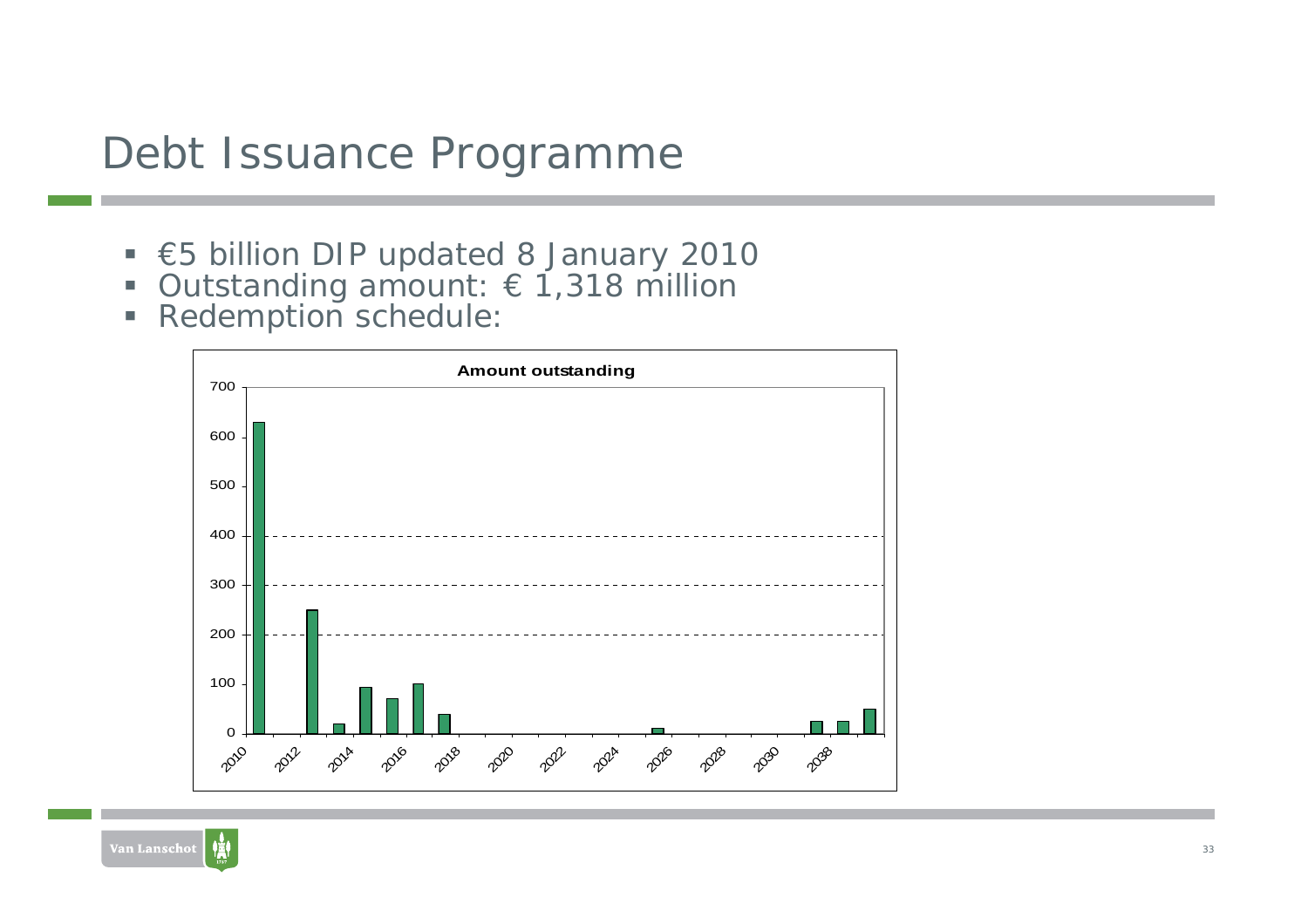## **Securitisations**

#### **Lancelot 2006**

- Hybrid CMBS
- Original amount € 600 million, outstanding € 388 million
- **Ionalie State: 15 December 2006**

#### **Citadel 2007 and Citadel 2008**

- **RMBS**
- **Eligible assets transactions**
- Citadel 2007:  $\epsilon$  1.47 billion ( $\epsilon$  1.3 billion Class A notes / ECB eligible)
- Citadel 2008:  $\epsilon$  1.95 billion ( $\epsilon$  1.6 billion Class A notes / ECB eligible)

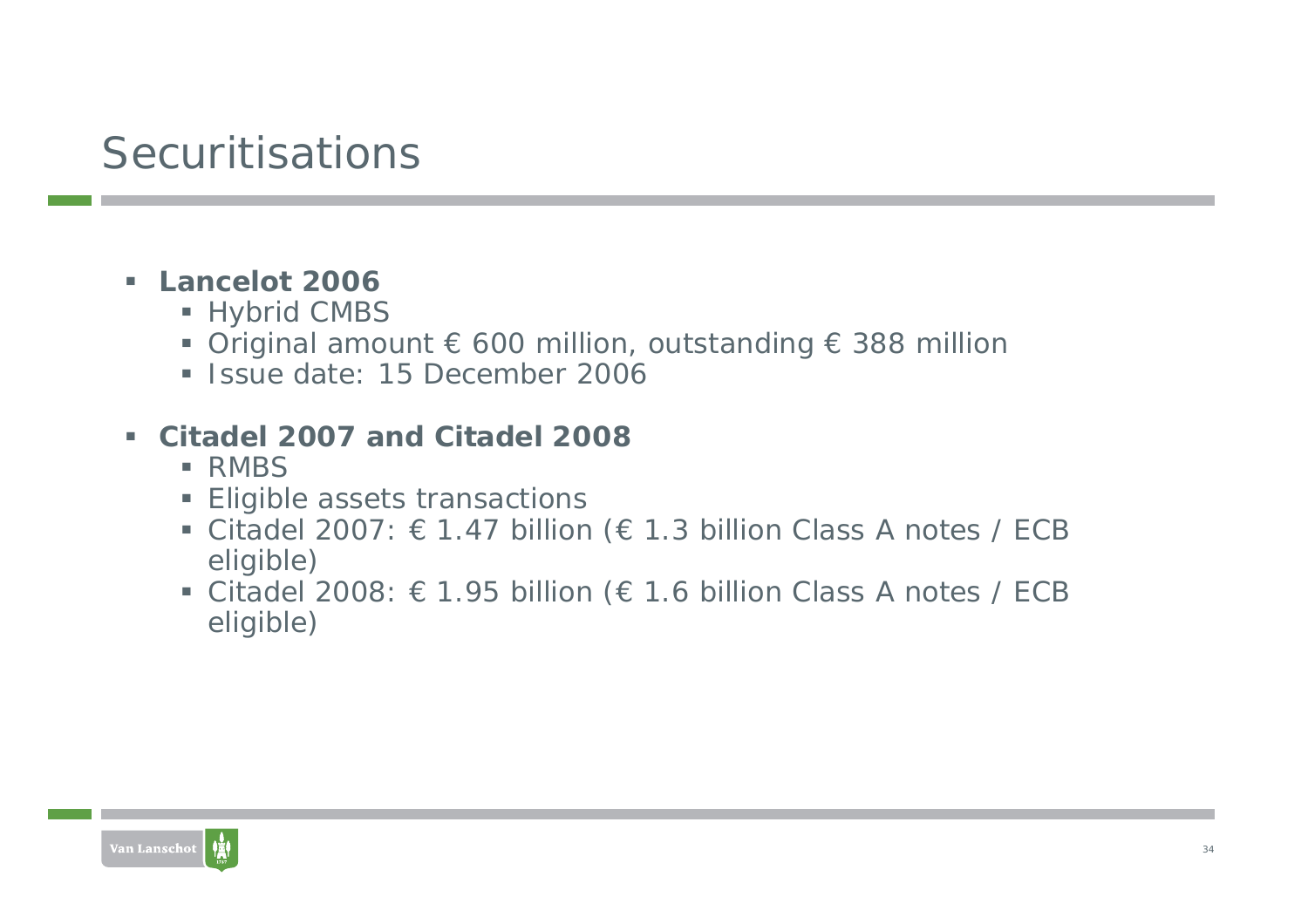- Strong focus on maintaining good liquidity position
- Van Lanschot has chosen not to rely on government support for its funding
- $\blacksquare$ Sale of healthcare portfolio (cash inflow of  $\epsilon$  300 million in December)
- Funding ratio of around 80% at end of 2009 (highest of all Dutch banks)

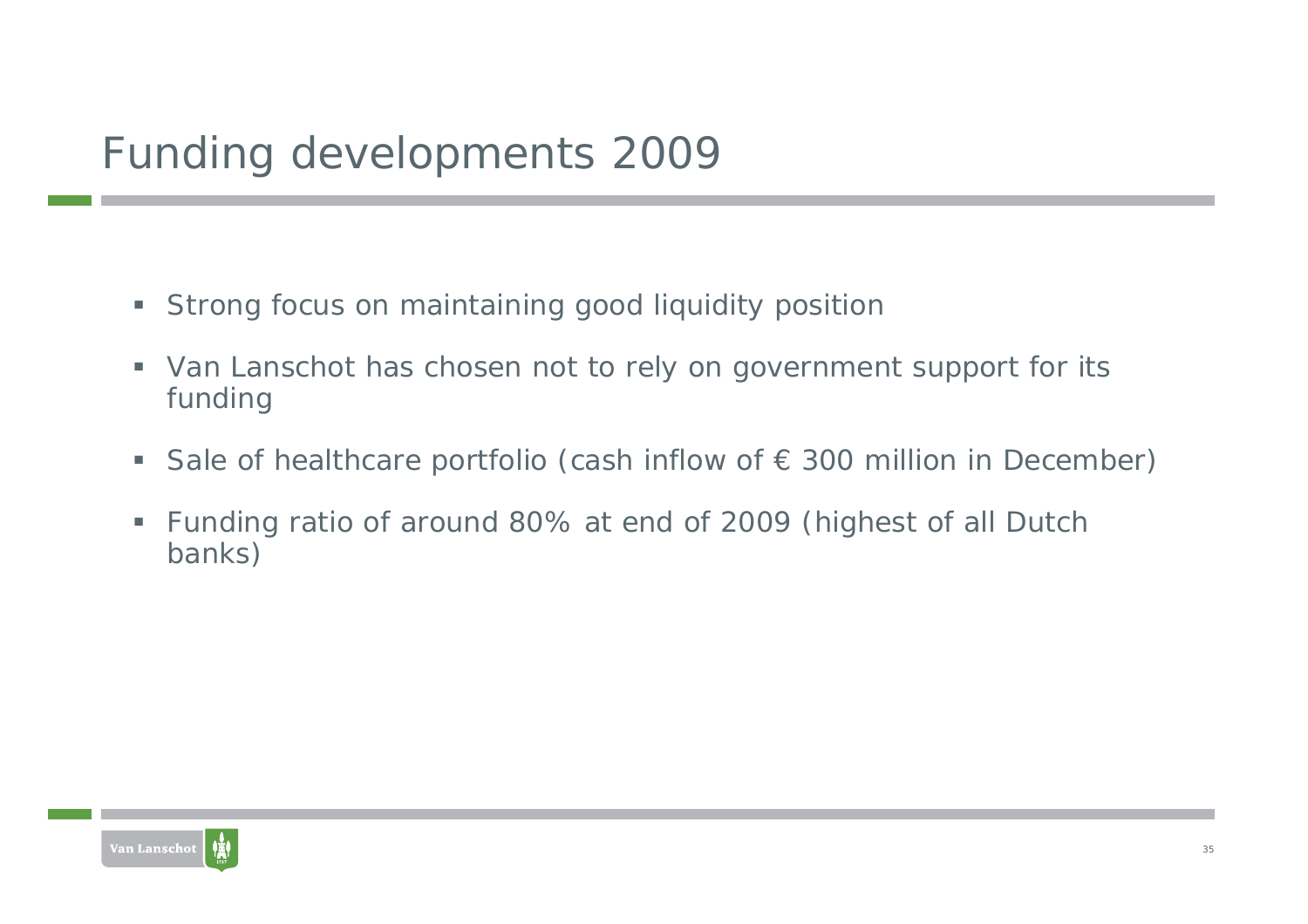- Profile of Van Lanschot
- Financial performance H1 2009 and trading update 2009
- Risk profile and asset quality
- Capital and funding
- **Summary**

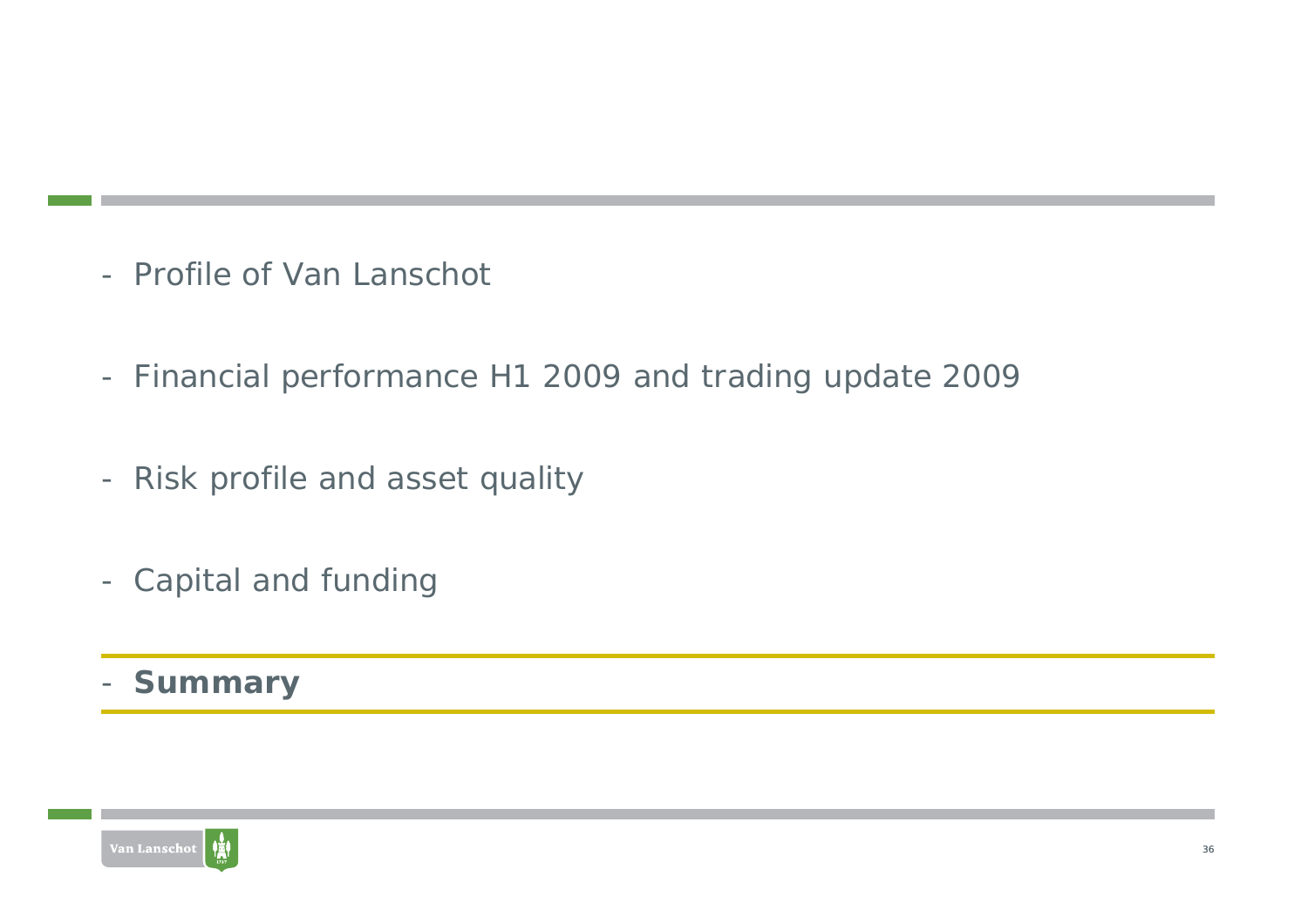#### **Van Lanschot did not and does not need any government support**

- $\blacksquare$ Balance sheet has remained intact
- ш The balance sheet used solely for client-related business (no CDOs, SIVs, etc): The client has always come first
- ш Effective risk management
- $\overline{\phantom{a}}$ Solid liquidity and capital position
- → Van Lanschot's business model is capable of withstanding the crisis

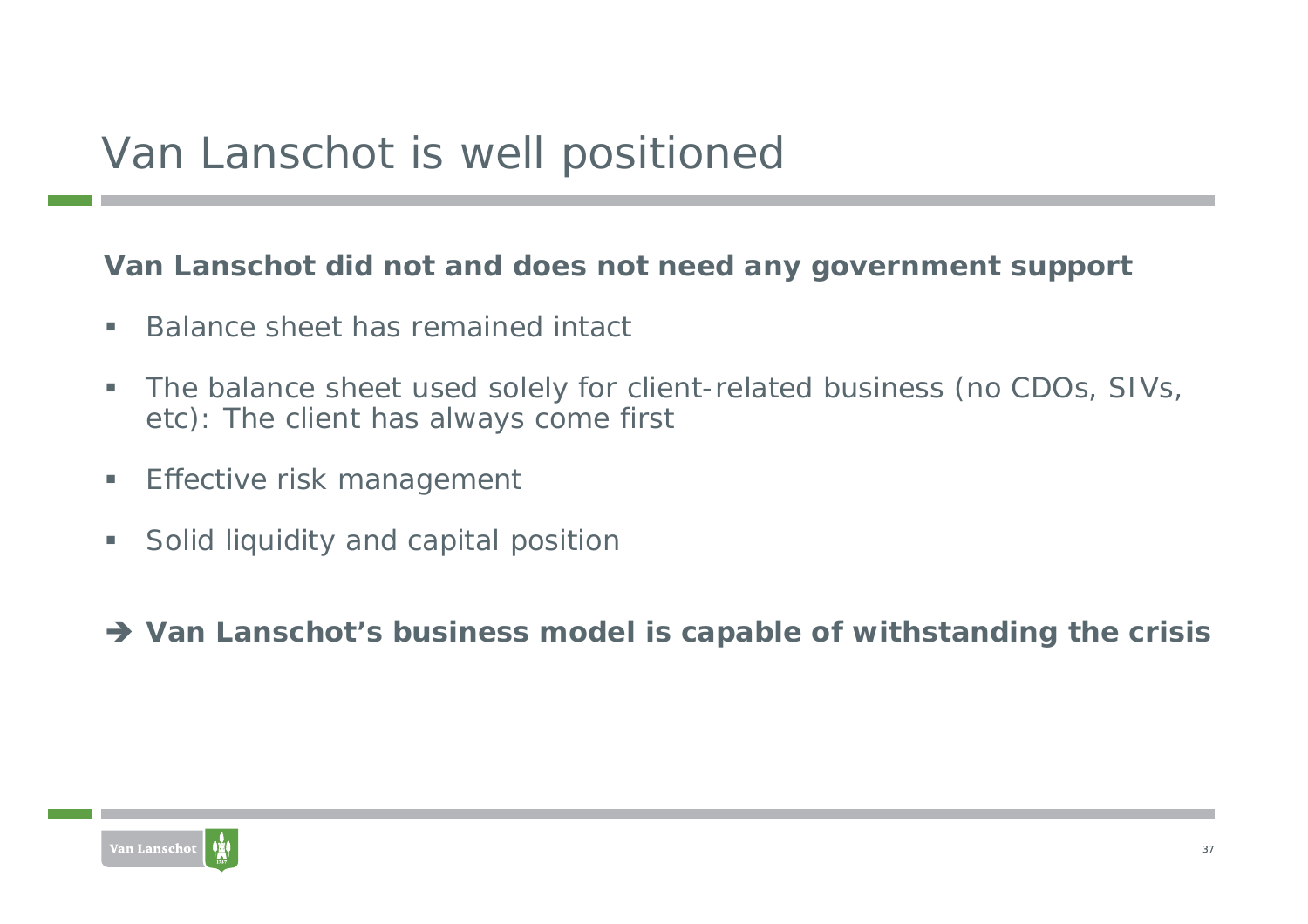